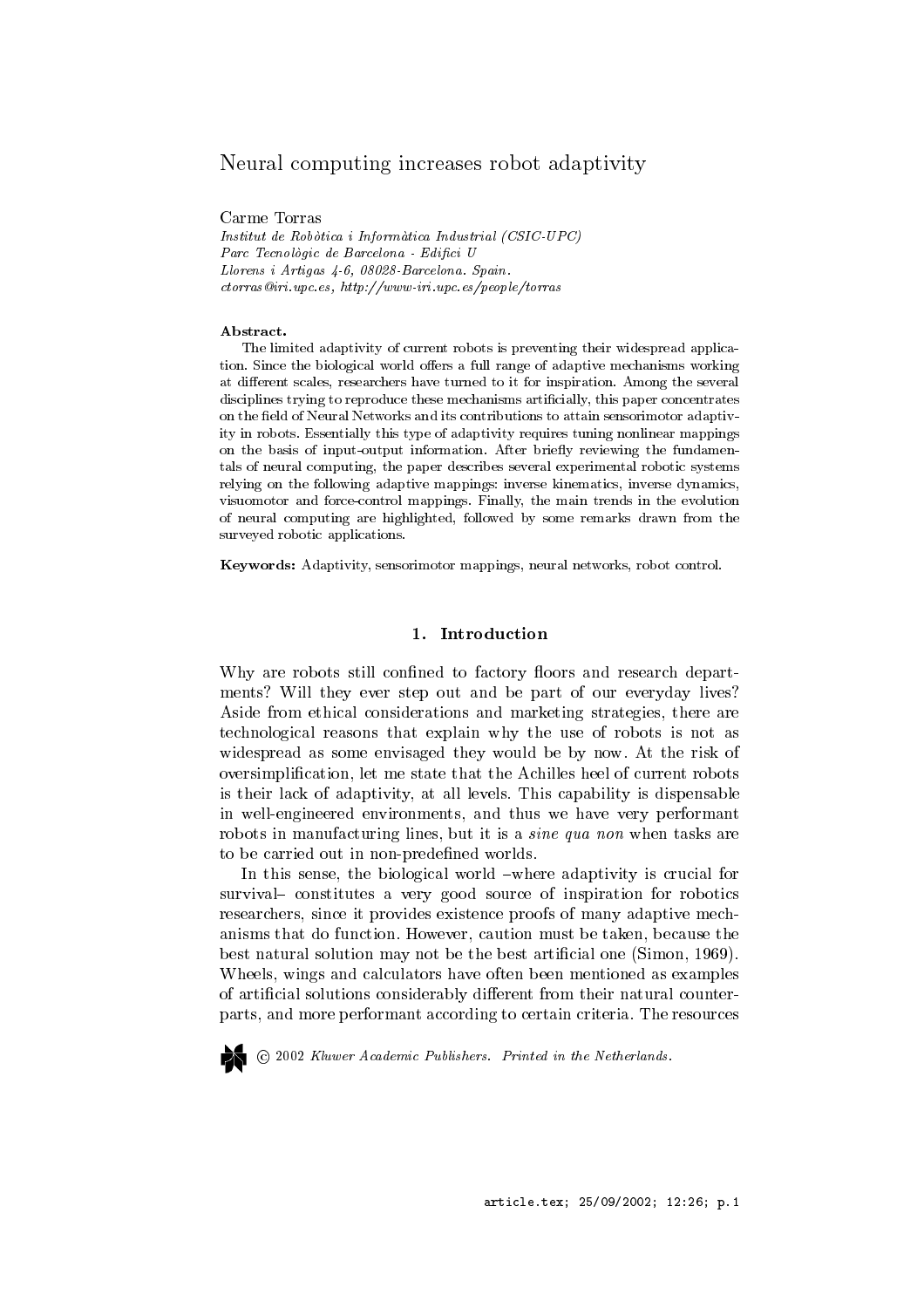available to engineering design depart a lot from those in nature, and not just when it comes to materials, but also in the number of instances and spendable time.

With this note of caution in mind, i.e., accepting that biological plausibility in itself adds no special value from an engineering viewpoint, it is safe to look into natural adaptivity to get seed ideas that can be instantiated in a different way by artificial means.

## 2. Natural and artificial adaptivity

What exactly do we mean by adaptivity? What does it encompass? What is its range? By adaptivity we mean the capability of self-modification that some agents have, which allows them to maintain a level of performance when facing environmental changes, or to improve it when confronted repeatedly with the same situation. The term 'agent' above stands for a single cell, an organ, an individual or even a whole society, because, in the biological world, adaptivity occurs at several levels, each having a possible counterpart in the design of autonomous robots (Steels, 1995; Higuchi et al., 1997; Ziemke and Sharkey, 1998).

At the cell level, several chemical and electrical mechanisms of plasticity have been discovered, some of which have been modelled and analysed within the Neural Modelling field, and later applied to adjust the parameters of robot sensors and actuators. See the chapters on 'neural plasticity' in (Arbib, 1995).

When referring to individuals, adaptation is usually called learning and it takes two rather different forms depending on whether it occurs at the sensorimotor or cognitive levels. Sensorimotor adaptation consists in building relevant associations between stimuli and responses, while cognitive learning entails constructing symbolic representations to guide decision-making. Two disciplines have tried to mimick these two capacities. Neural Networks, closer to Biology, has proven adequate to handle the massively-parallel tasks of perception and control of action, while Artificial Intelligence, steeming from Computer Science and Cognitive Psychology, has developed the necessary data structures and procedures to tackle symbolic learning (Torras, 1993; Torras, 2001). Results in both disciplines have been applied to Robotics, the former to attain adaptive robot sensorimotor mappings (Omidvar and van der Smagt, 1997), while the latter have led to so called learning robots (van de Velde, 1993; Dorigo, 1996; Mitchell et al., 1996; Morik et al., 1999).

Finally, at the species level, adaptation is attained through evolution. Genetic algorithms (Goldberg, 1989; Koza, 1992) and evolutionary computation (Bäck et al., 1997; Beyer and Schwefel, 2002)

 $\overline{2}$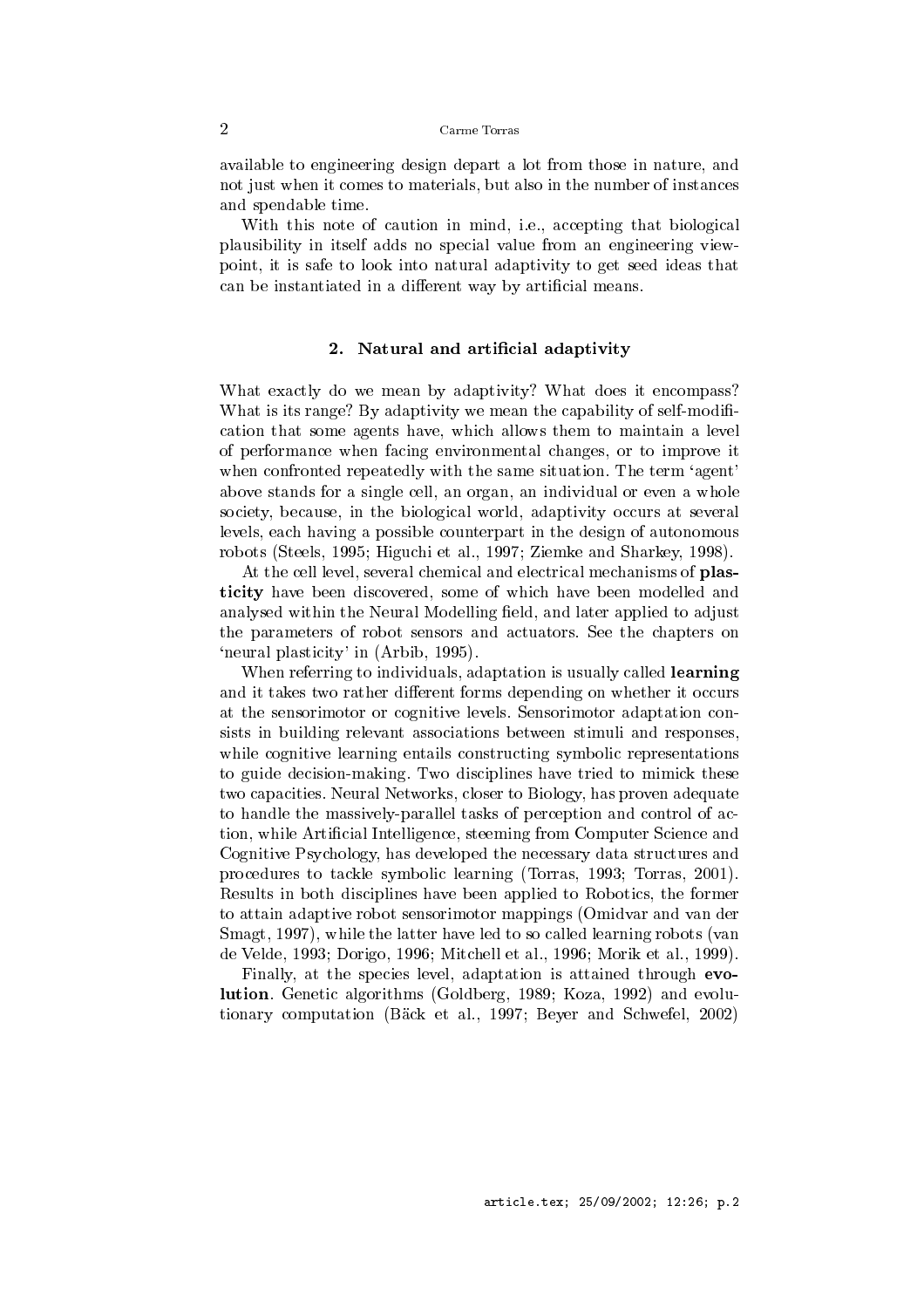| <b>ADAPTATION</b> | TYPE OF              | "ARTIFICIAL"            |
|-------------------|----------------------|-------------------------|
| <b>LEVEL</b>      | <b>ADAPTIVITY</b>    | <b>DISCIPLINE</b>       |
| Cell              | Plasticity           | Neural Modelling        |
| Sensorimotor      | Associative learning | Neural Networks         |
| Cognitive         | Symbolic learning    | Artificial Intelligence |
| <b>Species</b>    | Evolution            | Evolutionary Algorithms |
|                   |                      |                         |

Table I. Levels of adaptation and related disciplines

are starting to be used to tailor robot genotypes to given tasks and environments (Husbands and Meyer, 1998).

Table 1 summarizes the different adaptation levels and the involved disciplines.

In this paper we concentrate on adaptivity at the individual sensorimotor level, i.e. both the robot morphology and its components are assumed to be fixed and what may change with experience is the functional relationship between sensors and actuators.

### 3. Natural inspiration for artificial neural adaptivity

The approaches to adaptivity pursued within the Neural Networks field have their roots in the learning paradigms developed in the domain of Behavioural Psychology (refer to Figure 1). This is the reason why the rules to attain neural adaptivity are usually called learning rules. The role of the animal in the behavioural learning experiments is played here by the neuron. It is worth noting that, although inspiration comes from the biological world, the artificial techniques are here applied not only to a different physical substrate, but also at a different level (neuron instead of animal).

The most basic learning paradigm is classical conditioning, as introduced by Pavlov (1927), which consists of repeatedly presenting to an animal (e.g. a dog) an initially meaningless stimulus (e.g. the sound of a bell) together with an unconditioned stimulus (e.g. food) that triggers a reflex response (e.g. salivation). As a result of such paired presentations, the animal builds up an association so that, when presented with the conditioned stimulus (e.g. the sound of a bell) alone, it produces the same response as before (e.g. salivation). This type of learning is completely open-loop, in the sense that it entails no feedback. The neural learning rules mimicking this type of conditioning are called *correlational* rules.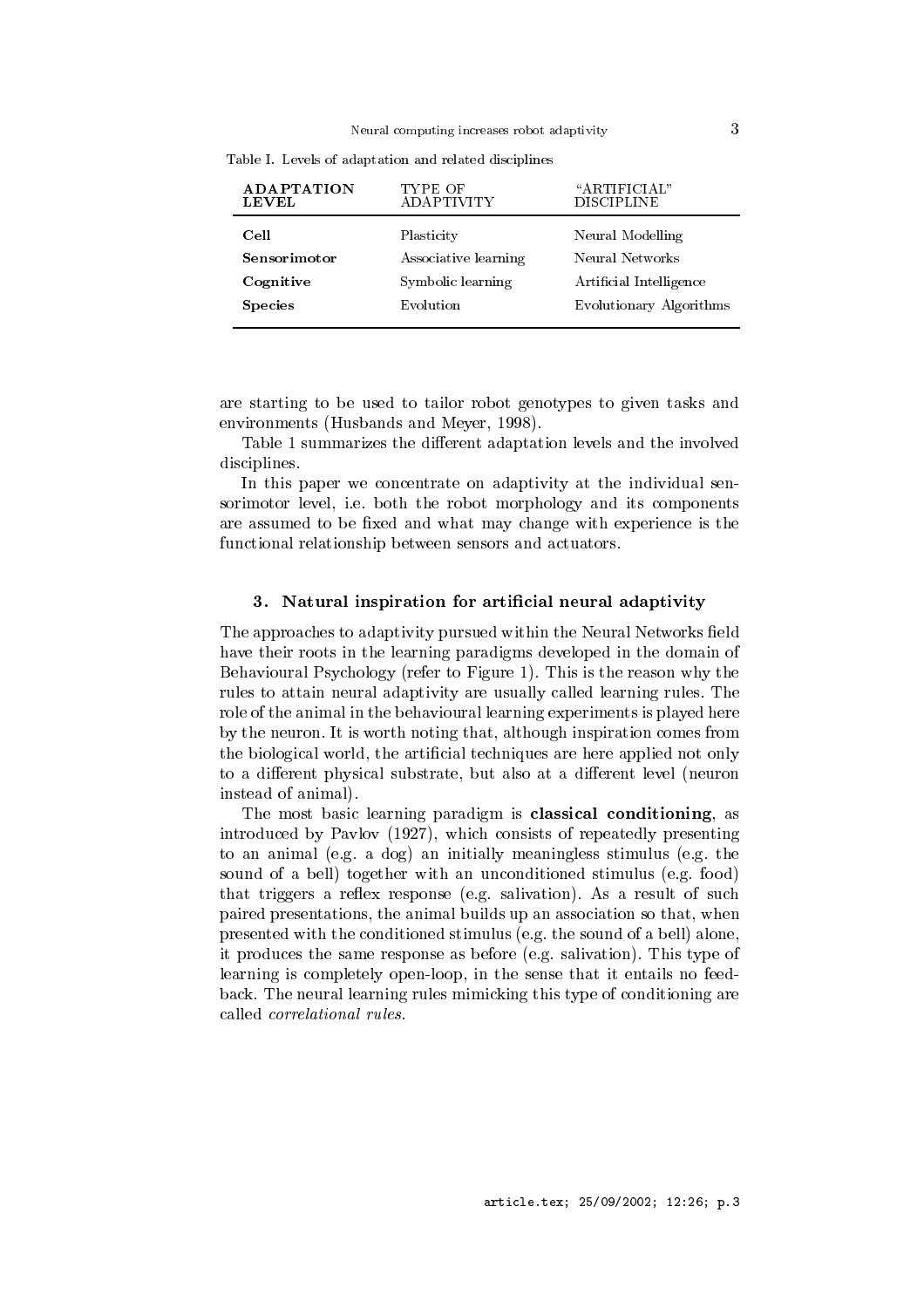

r agailte richting paradigme mopring noarar adapting in the diagrams, op 

 / 

 . 

 ${\bf Instrumental~conditioning}$  was introduced by  ${\rm Skinner}$  (1938) and en andere stad in de stad in de stad in de stad in de stad in de stad in de stad in de stad in de stad in de s - %!! - - -\* - - - %!! - \*! " - F--G - - -- - - %!! \*! = -- 
-  -!  $\mathbf{A} \cdot \mathbf{F}$  . The state of  $\mathbf{A} \cdot \mathbf{F}$  . The state of  $\mathbf{A} \cdot \mathbf{F}$  is a state of  $\mathbf{A} \cdot \mathbf{F}$ - - - ! en en de la commune de la commune de la commune de la commune de la commune de la commune de la commune de la - records the contract of the contract of the contract of the contract of the contract of the contract of the con

6
 - -- - - 8-- - -! is represented in the third row of Figure 1 under the name of **input-** ! \$ - - -  - - + 

 -  $\blacksquare$  . The set of the set of the set of the set of the set of the set of the set of the set of the set of the set of the set of the set of the set of the set of the set of the set of the set of the set of the set of the - 8 -  -  $\mathcal{A}$  . The contract of  $\mathcal{A}$  is a set of  $\mathcal{A}$  is a set of  $\mathcal{A}$  is a set of  $\mathcal{A}$  is a set of  $\mathcal{A}$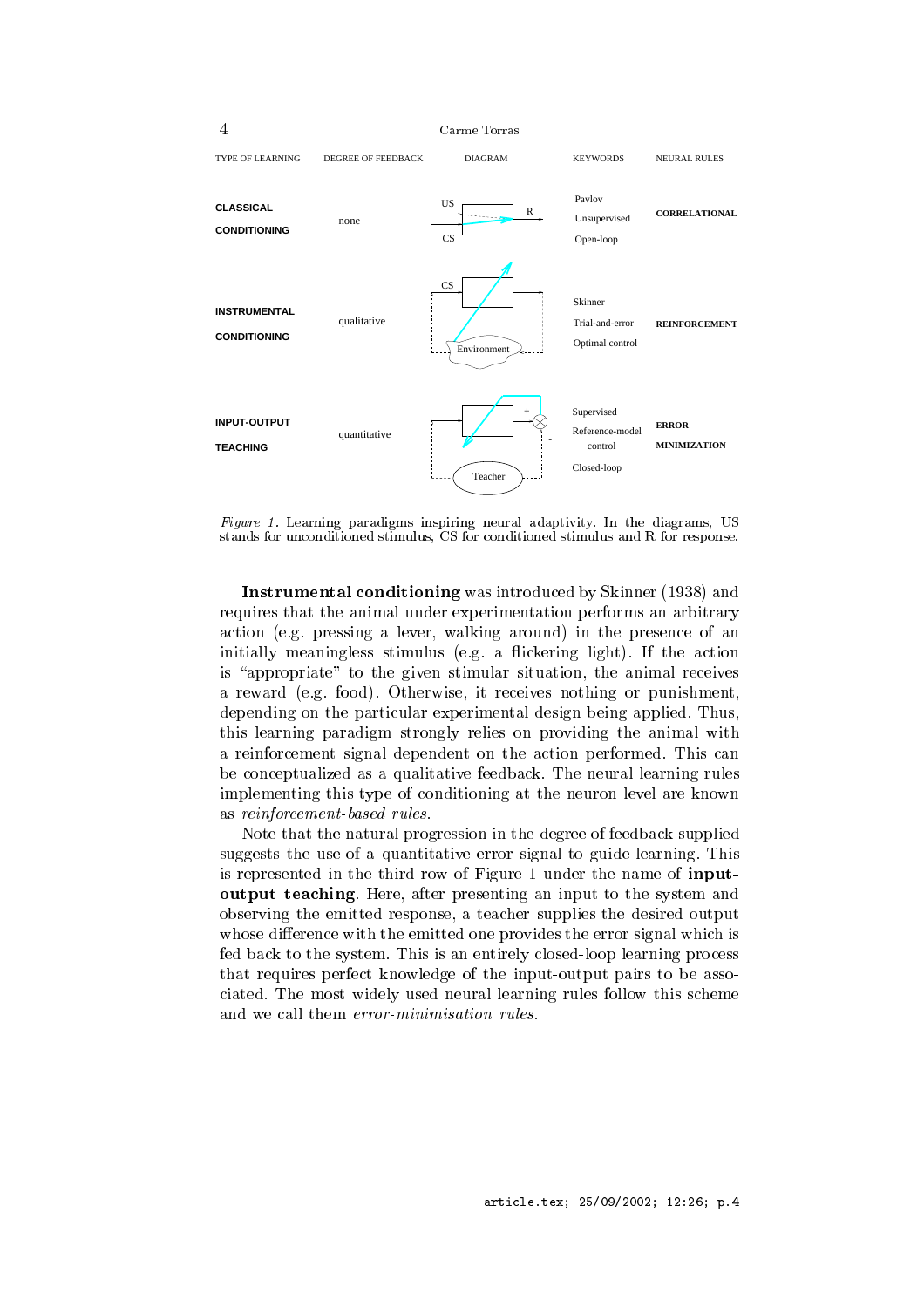The mathematical formulation of the three types of learning rules above will be presented in Section 5. To set up the appropriate context, we provide a brief introduction to neural computing in the next section.

### 4. Fundamentals of neural computing

The basic elements of neural network models are the neuron, the ar*chitecture* into which many neurons are arranged and interconnected, and an *adaptation rule* for modifying the connection strengths. These elements are presented below; for a more in depth treatment, the reader is referred to (Hertz et al., 1993).

### 4.1. ARTIFICIAL NEURONS

The typical artificial neuron used in most neural network models is shown in Figure 2, where the correspondence of the different elements with their biological counterparts has been made explicit.

### **Elements of Artificial Neuron**



#### **Biological counterparts**

Figure 2. The neuron model.

Like biological neurons, artificial neurons are simple processing units which may receive many inputs from other neurons, but produce a single output. A neuron's output is the weighted sum of all incoming activations from connected neurons, modified by a certain transfer function  $f$ :

$$
x_j(t + \delta t) = f\left[\sum_{i=1}^n w_{ij}(t)x_i(t) + \theta_j\right]
$$
 (1)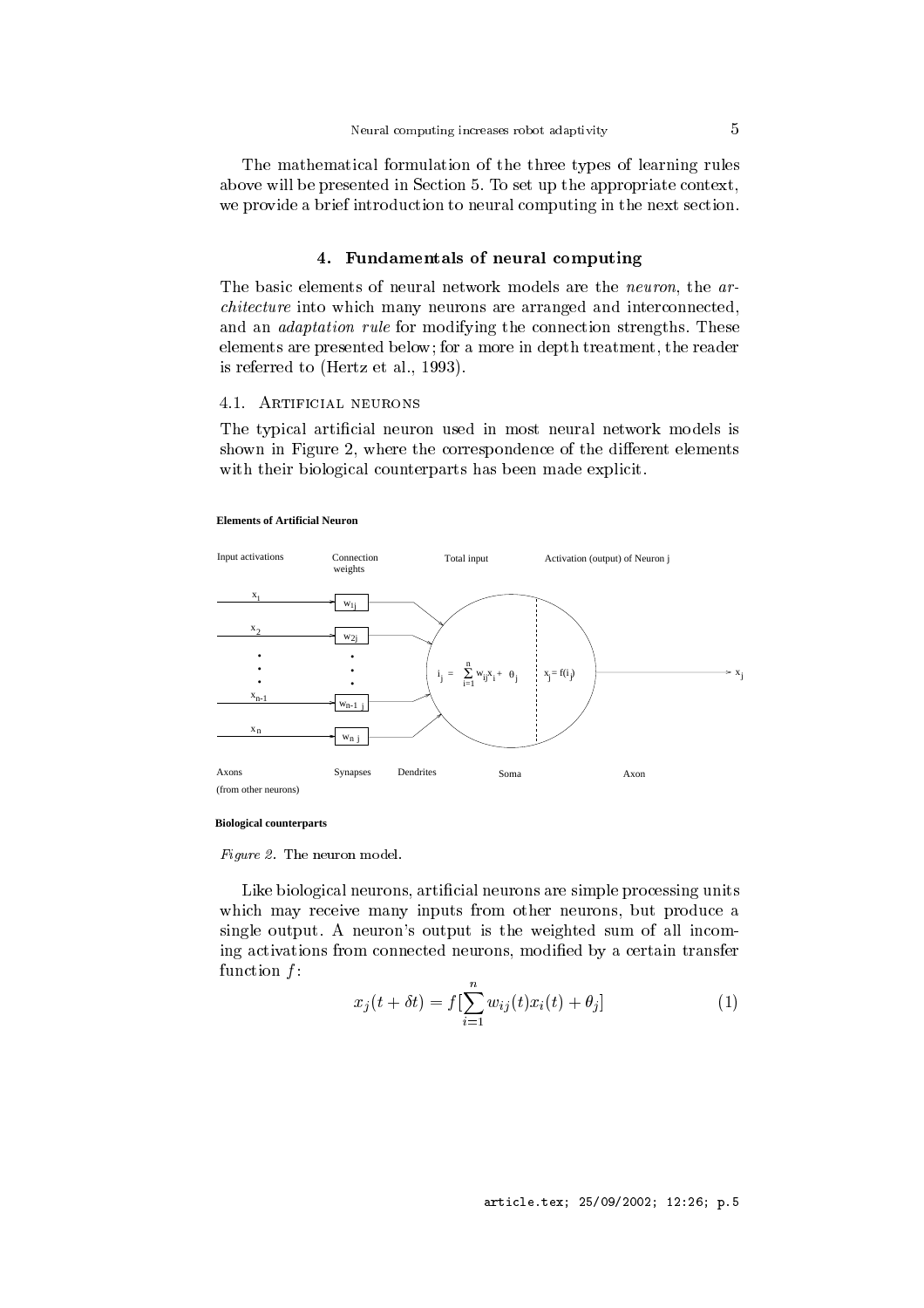where  $\theta_i$  is a bias or threshold term, which serves as a sort of zero adjustment for the overall input stimulus to the neuron, and  $w_{ij}$  is the synaptic weight of the connection from neuron  $i$  to neuron  $j$ . Excitatory and inhibitory connections are represented simply as positive or negative connection weights, respectively.

Four of the most common transfer functions used are shown in Figure 3.



Figure 3. Most common neuron activation functions.

Threshold logic functions were used to implement binary neurons in early perceptron networks (Minsky and Papert, 1969). Although it was demonstrated by McCulloch and Pitts (1943) that networks of such neurons had the computational power of a Turing machine, they proved to be quite limited in their learning capabilities.

Semi-linear functions permit real-valued computation, but are still not differentiable at their transition points, which limits the type of learning rules that may be implemented on them.

The introduction of differentiable transfer functions, such as the sigmoid or the hyperbolic tangent, together with the backpropagation rule (see Section 5) was a major breakthrough in the neural network field. The sigmoid has the following equation:

$$
x_j = f(i_j) = \frac{1}{1 + e^{-\alpha i_j}}
$$
 (2)

where  $i_j$  is the total input to neuron j, and  $\alpha$  is a constant that determines the width of the sigmoid's central transition region.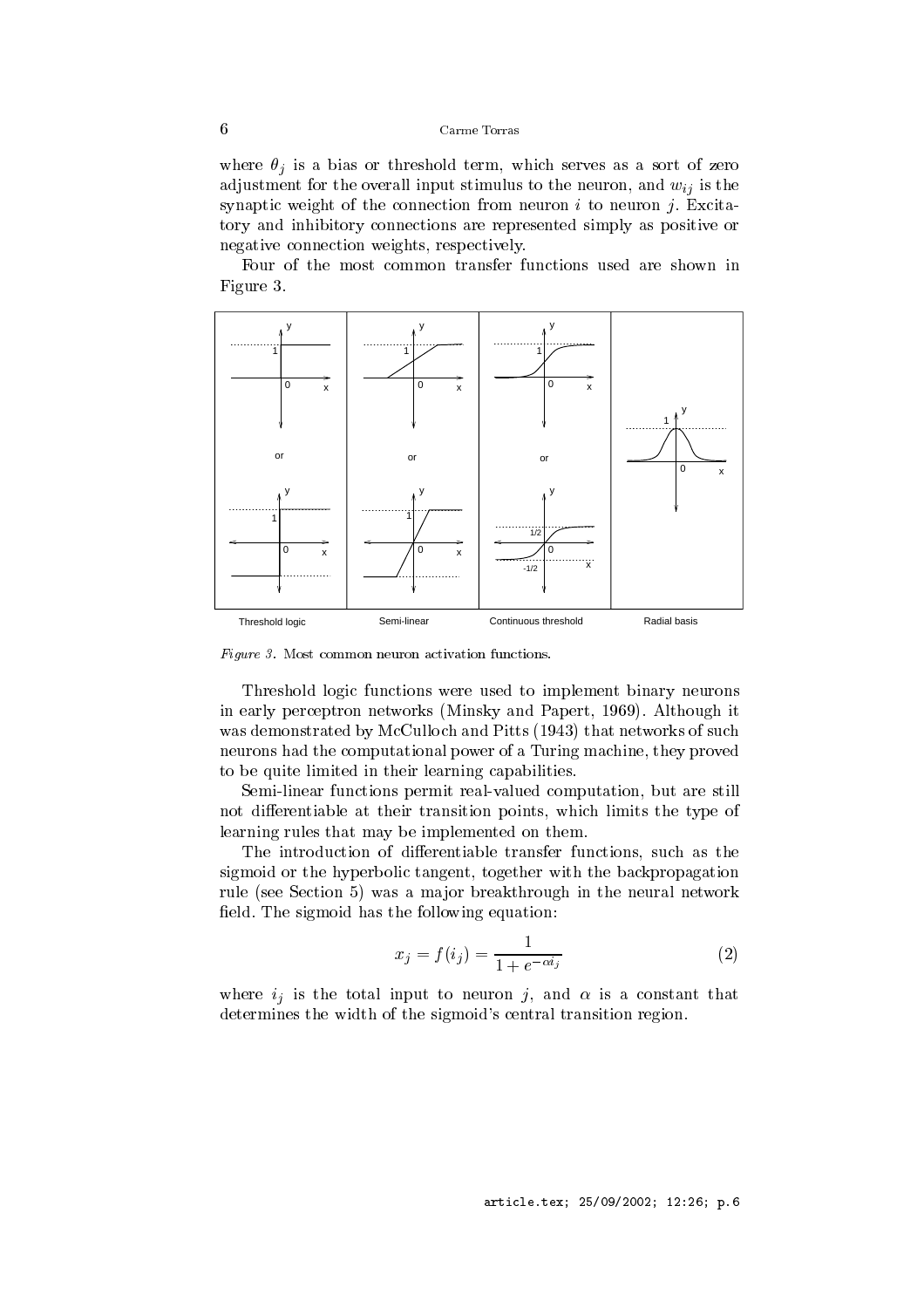Radial basis functions depart from the threshold behaviour in that they are not monotonously increasing, but attain high values in a bounded input domain. The Gaussian function is the most widely used example:

$$
x_j = f(i_j) = e^{-\frac{1}{2\sigma_j^2} \sum_{i=1}^n (x_i - c_i^j)^2}
$$
\n(3)

where  $c_i^j$  is the center of neuron j's transfer function for input i, and  $\sigma_i$  is the width of neuron j's transfer function.

While threshold logic and semi-linear transfer functions are adequate for discrete tasks, such as pattern association and classification, continuous threshold and radial basis functions are also useful for applications involving continuous mappings, such as those encountered in system identification and control.

The artificial neuron depicted so far has a static behaviour, since its output is a function of only the current inputs. This type of neuron is typically used for tasks consisting of essentially static input/output mappings. By making a neuron's activation dependent on its previous activation state, information with temporal (dynamic) content may be appropriately processed (Griñó et al., 2000). Dynamic neurons are useful for applications in which sequential or time-varying input patterns are encountered, such as speech processing and signal filtering. One method for implementing dynamic activation in neurons is to allow them to sum their activation value over a given time interval. Another is to use recurrent (feedback) connections, by including the neuron's own output as one of its inputs.

Most artificial neural networks to date are based on the simple neuron model depicted above, although more elaborate models which mimick biological reality more closely (Torras, 1985) have recently arousen interest in connection with a new model of computation consisting of networks of spiking neurons (Gerstner, 1999).

## 4.2. NETWORK ARCHITECTURES

Topological structure is an important characteristic of neural network models, since their functional behaviour depends crucially on it. Consequently, networks are often classified according to their topological features (see Figure 4).

The two main elements which determine a network's architecture are the *layers* of neurons it contains and the *connectivity* between neurons in the same and different layers.

Two major classes of networks are feedforward and recurrent networks. Networks with forward connections pass information forward to successive layers, but not back to preceding ones. The most classical model of *feedforward network* is the multi-layer perceptron (MLP).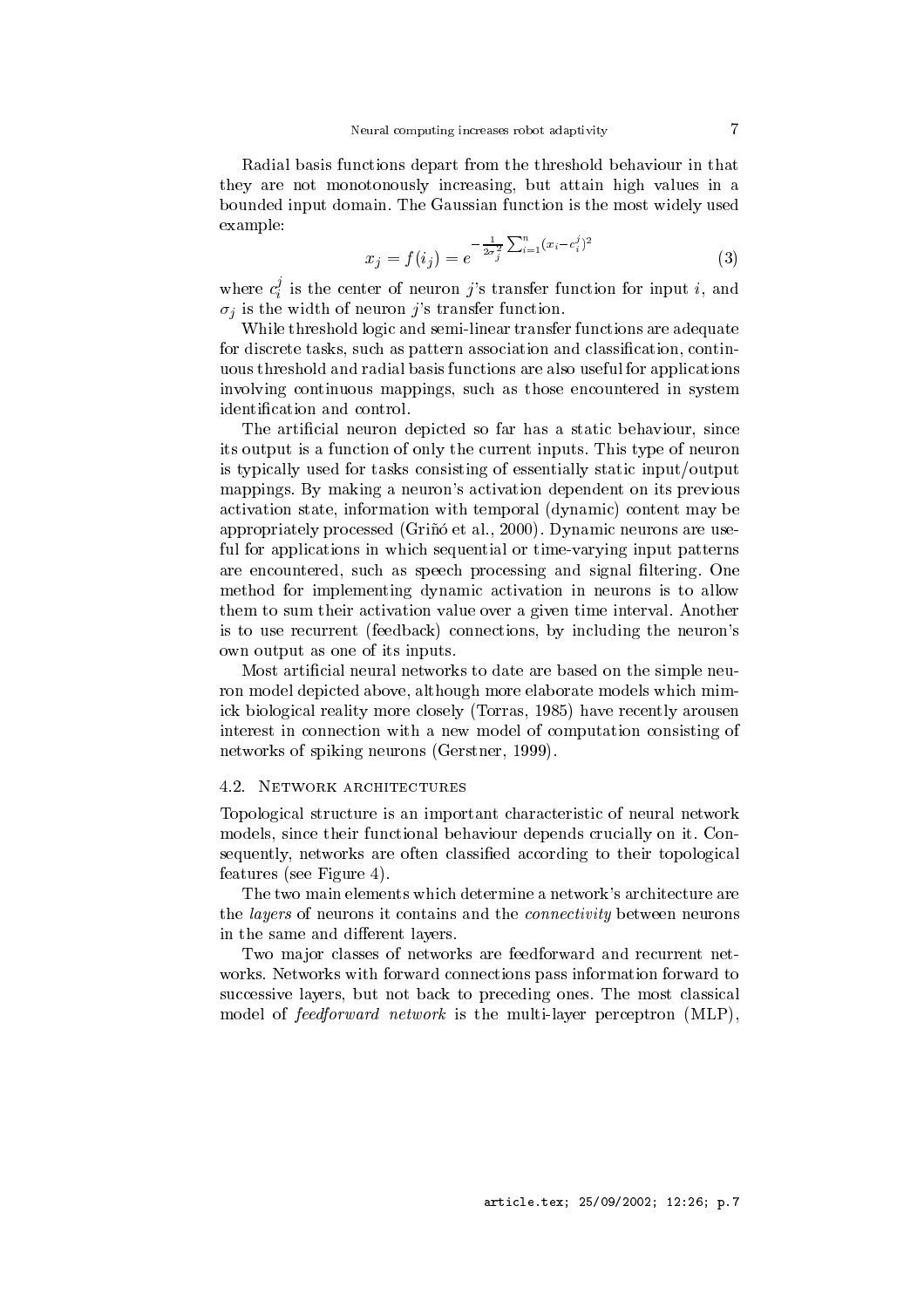

 $\frac{1}{2}$  of  $\frac{1}{2}$  . Ontaracterization of neural neural technology,

 $\mathbf{r}$  -  $\mathbf{r}$  -  $\mathbf{r}$  -  $\mathbf{r}$  -  $\mathbf{r}$  -  $\mathbf{r}$  -  $\mathbf{r}$  -  $\mathbf{r}$ t en de la commune de la commune de la commune de la commune de la commune de la commune de la commune de la c - 
 - 
- - + tiable transfer functions (Cybenko, 1989; Funahashi, 1989; Hornik et al., 1989) or Gaussian-shaped transfer functions (Girosi and Poggio,  $(1990).$ 

" - - - - - themselves (self connections). The Hopfield network (Hopfield, 1982; Hopfield and Tank, 1985) and the Boltzmann machine (Aarts and Korst, 1988) are examples of single-layer fully-connected recurrent net- $\blacksquare$  . The state of the state of the state of the state of the state of the state of the state of the state of the state of the state of the state of the state of the state of the state of the state of the state of the 

 - 

- 
 !

 --- -- %& 1\*  setting (Section 7).

### 4.3. PROCESSING LEVELS

denotes the contract of the contract of the contract of the contract of the contract of the contract of the contract of the contract of the contract of the contract of the contract of the contract of the contract of the co - -- -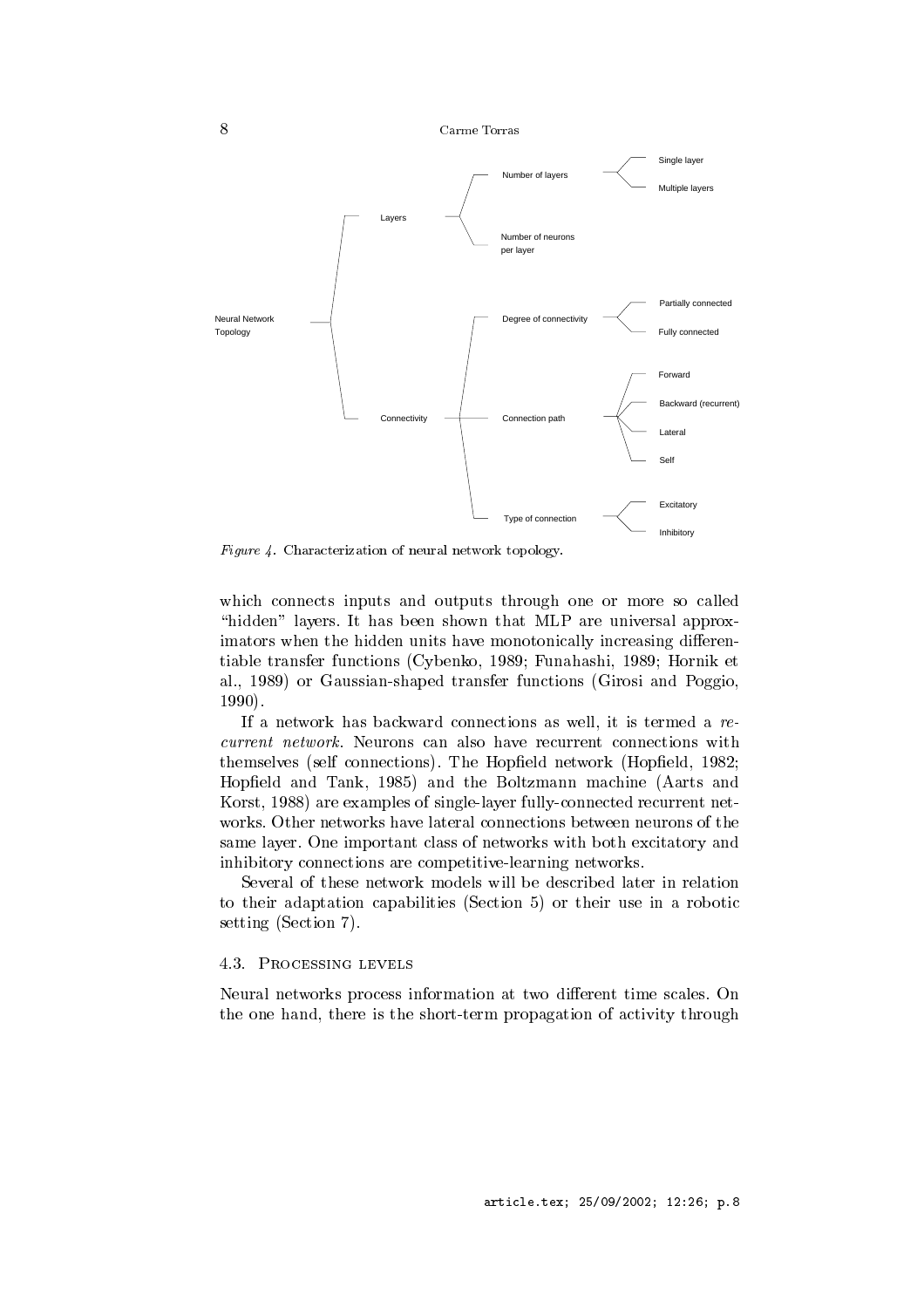the network according to equation (1). This has computational interest only in the case of recurrent networks, some of which perform as optimization machines (Aarts and Korst, 1988; Peterson and Södeberg, 1989; Bofill et al., 1995; Bofill and Torras, 2001).

On the other hand, as in the nervous system, the effectiveness or strength  $w_{ij}$  of the connections between neurons varies along time, this being what endows neural networks with adaptive capabilities. This long-term level of processing is the focus of this paper, since it lies at the base of robot sensorimotor adaptation, and it will presented in the following section.

### 5. Neural adaptivity

Adaptivity in neural networks refers to the process of iteratively modifying the connection weights in order to attain a desired input-output behaviour. The procedures used to produce these weight changes are called "learning rules", many of which borrow their names and functionality from Behavioral Psychology, as explained in Section 3. There, we have distinguished between three types of rules: correlational, reinforcement and error-minimisation rules (refer to Figure 1), according to the amount of feedback they require.

## 5.1. CORRELATIONAL RULES

These rules adjust a connection weight according to the correlation between the activations of the two neurons connected. They can all be considered variants of the classical **Hebbian learning rule** (Hebb, 1949), whose expression in terms of the generic neuron model  $(1)$  is:

$$
w_{ij}(t+1) = w_{ij}(t) + cx_i(t)x_j(t),
$$
\n(4)

where  $c$  is a positive constant that determines the speed of learning. To prevent the unbounded growth of weights, different normalization procedures have been used, the most common one being that based on the euclidean metrics.

This rule can be viewed as a unineuronal analog of classical conditioning: one has only to pair repeatedly an unconditioned stimulus  $x_1$ with a conditioned stimulus  $x_2$ , assigning initially to  $w_{1i}$  a value high enough to force the neuron to fire  $(x_i = 1)$  when activating  $x_1$ ; after some pairings, the neuron will discharge when only  $x_2$  is presented.

The most extensively studied application of the Hebbian rule is the implementation of *associative memories* (Hinton and Anderson, 1981). which are network learning models able to carry out pattern association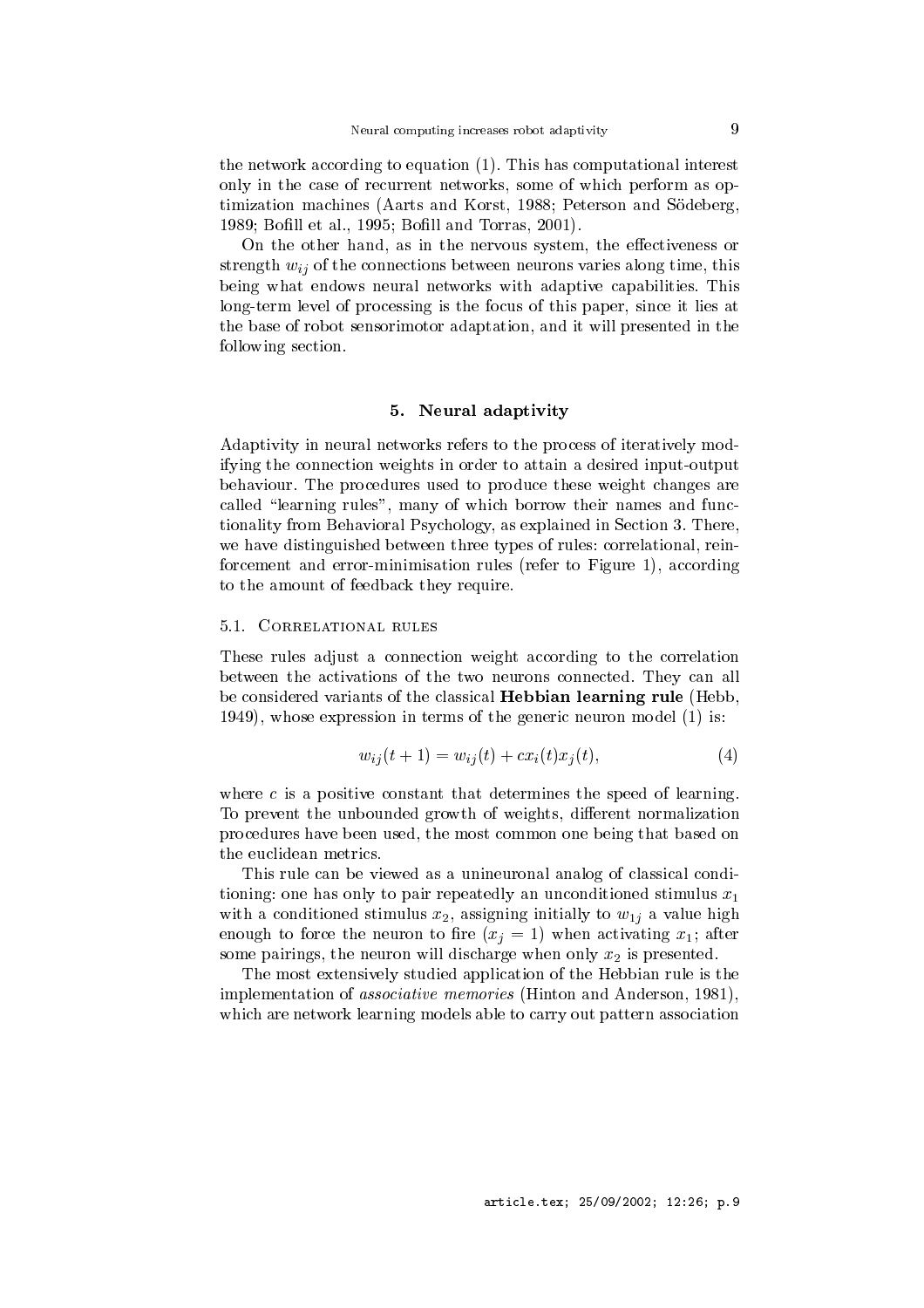tasks. The three most interesting aspects of this kind of networks: resistance to noise, addressing by content, and generalisation capability, derive from the distributed way in which information is stored.

The Hebbian rule has also been incorporated into *competitive-learning* networks (Rumelhart and Zipser, 1985), which consist of a set of hierarchically layered neurons, each neuron receiving excitatory input from the layer immediately above. Futhermore, the neurons in each layer are grouped into disjoint clusters, each neuron in a cluster inhibiting all other neurons within the cluster. The name "competitive learning" comes from the fact that the neurons within a cluster "compete" with one another to respond to the pattern appearing on the layer above; the more strongly any particular neuron responds, the more it shuts down the other members of its cluster, which therefore becomes a winnertake all network (Feldman and Ballard, 1982). A cluster containing  $n$ neurons can be considered an  $n$ -ary feature, every stimulus pattern being classified as having exactly one of the  $n$  possible values of this feature. It has been proved that, if the stimulus patterns naturally fall into classes, the system will find exactly these classes and the attained classification will be very stable. However, when presented with arbitrary input environments, competitive learning models can become very unstable and the need appears of stabilizing their response through the use of specialized mechanisms, leading to *adaptive resonance models* (Grossberg, 1987). These are recurrent modular networks able to form a new cluster whenever they are presented with an input pattern that is very different from the patterns previously seen.

Following the same line of competitive learning, Kohonen (1988) has proposed to use *self-organizing feature maps* (SOM) to learn mappings that preserve topography (i.e. neurons that are spatially close in the network learn to be maximally activated by input vectors close according to the euclidean metrics). Essentially, this is realized through twolayer networks with intralayer lateral inhibition and interlayer plastic excitatory connections. A self-organized map is thus a winner-take-all network, where neuron  $k$  wins if it satisfies:

$$
\sum_{i} w_{ik} x_i \ge \sum_{i} w_{ij} x_i, \ \forall j. \tag{5}
$$

The learning rule for this type of network is:

$$
w_{ij}(t+1) = w_{ij}(t) + ch_k(j)(x_i(t) - w_{ik}(t)),
$$
\n(6)

where  $h_k(.)$  is a Gaussian function centered at k used to modulate the adaptation steps as a function of the distance to the winning neuron.

An updated state of the art on SOMs can be found in (Kohonen, 2001) and (Oja and Kaski, 1999).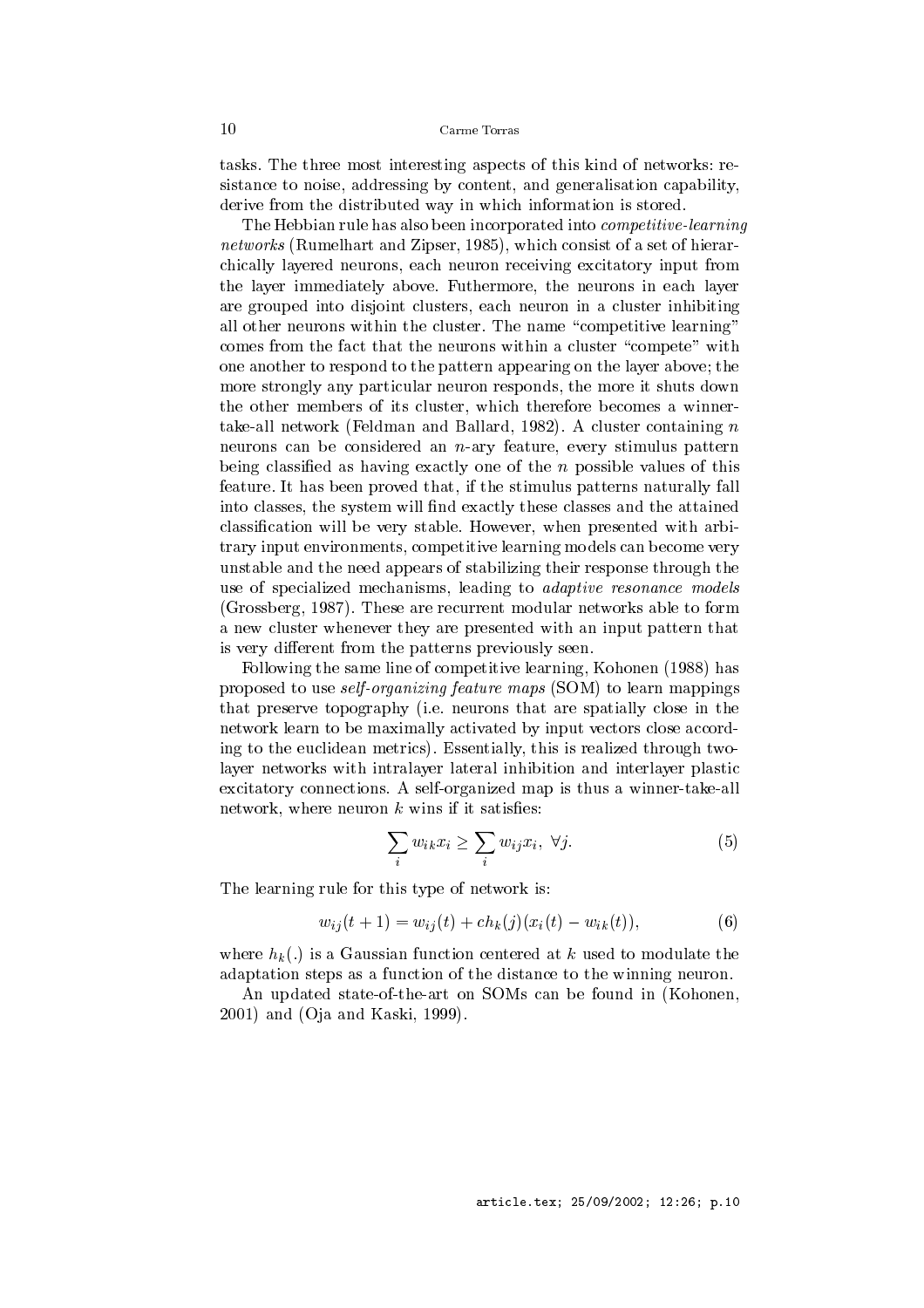#### 5.2. ERROR-MINIMISATION RULES

These rules work by comparing the response to a given input pattern with the desired response and then modifying the weights in the direction of decreasing error. Depending on whether the desired response is specified at the single neuron or overall network levels, the gradient of the error with respect to each synaptic weight will necessarily be or may only be locally computable; moreover, the repertoire of learning tasks that can be carried out in the latter case is wider than that accomplishable in the former case.

The most classic error-correction rule that requires specification of the desired response for each single neuron is the perceptron learning rule (Minsky and Papert, 1969). Its expression in terms of the generic neuron model that we use as reference  $(1)$  is:

$$
w_{ij}(t+1) = w_{ij}(t) + c(x_j^*(t) - x_j(t))x_i(t),
$$
\n(7)

where both the desired response  $x_i^*(t)$  and the actual response  $x_i(t)$  of the neuron j are binary, since the f in equation (1) is taken to be a threshold logic function. The same consideration about normalization made for the Hebbian rule applies also here.

The networks of neurons using the perceptron learning rule, called *perceptrons*, are well-suited to carry out linearly-separable pattern classification tasks. However, for non-linearly-separable tasks, a trade-off occurs between the discriminative abilities and learnability in these networks. Minsky and Papert (1969) proved that topological features such as connectedness and symmetry cannot be discriminated by twolayer perceptrons (see Figure 5), but if more layers are introduced then the learning rule can no longer be applied, since there is no way to compute the desired response for each single neuron from the desired network output. This led to the development of backpropagation (see below).

The LMS learning rule (Widrow and Hoff, 1960) is expressed by the same equation (7), but considering  $x_i^*(t)$  and  $x_i(t)$  to take real values and the  $f$  in equation (1) to be a semi-linear function. When the parameter  $c$  is made to approach zero with time, the weights of a two-layer network equipped with this rule -called *Madaline*-converge to a configuration that minimises the square error between the actual output and the desired one. This is why this rule is called the LMS rule, for "least mean squares".

An extension of the error-minimisation rules so far described to the case where the desired response is specified only for a subset of neurons (those whose outputs constitute the output of the network) is **backpropagation** (LeCun, 1985; Rumelhart et al., 1986). As its name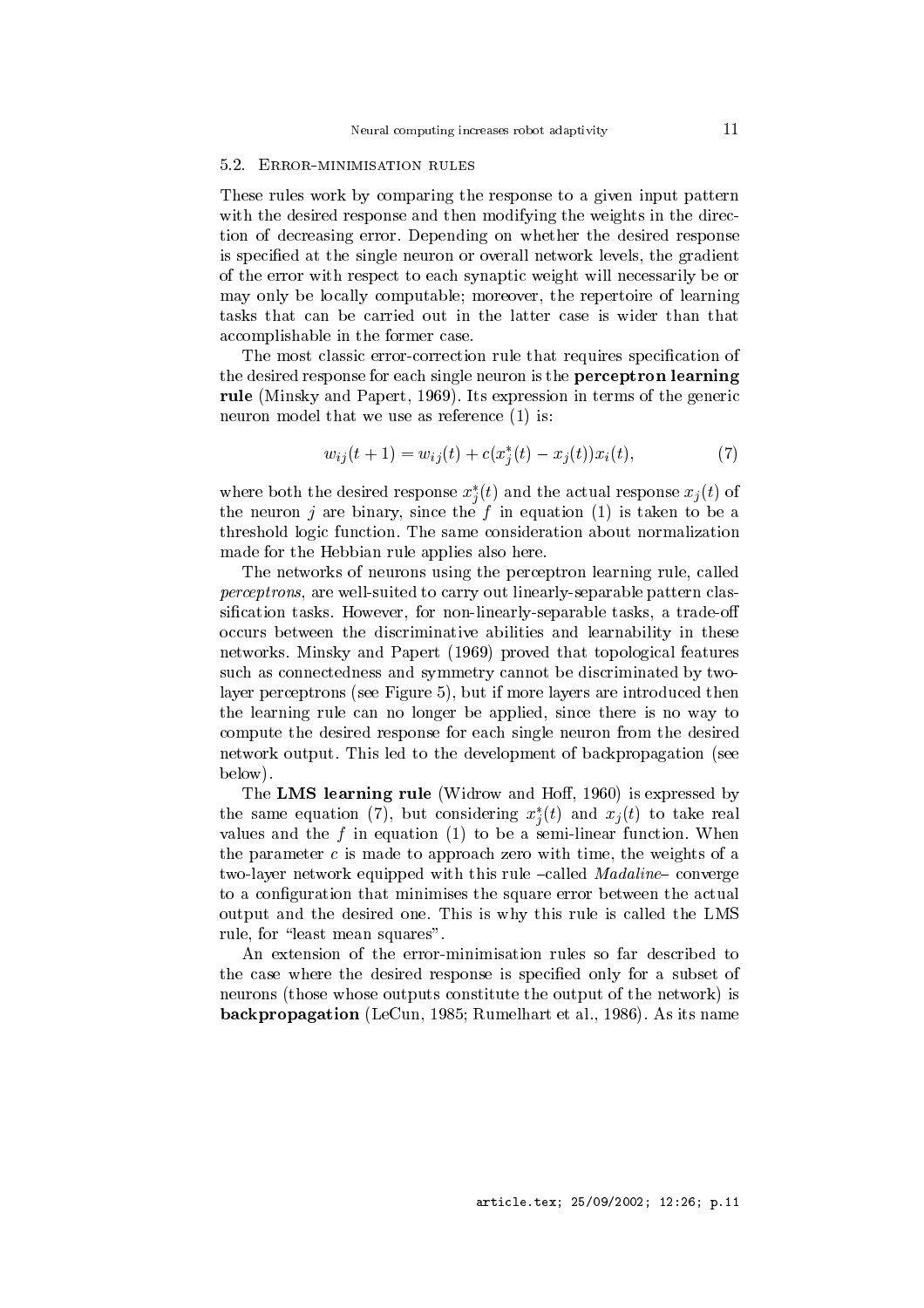

Figure 5. Discriminative abilities of two-layered and three-layered perceptrons.

indicates, it proceeds by propagating error signals from the output neurons back to the sensory neurons, through all intermediate layers, so that appropriate corrections can be applied to all connection weights. Note that this procedure works only for layered feedforward networks.

Backpropagation generalises the perceptron rule by minimising the mean square error  $E$  between the actual and the desired responses to all input patterns, through the repeated application of the rule:

$$
w_{ij}(t+1) = w_{ij}(t) - c\frac{\partial E}{\partial w_{ij}}.\tag{8}
$$

A crucial point is that the  $f$  in equation (1) must now be a continuously differentiable function, such as the sigmoid or the hyperbolic tangent, as described in Section 4.1.

Note also that the LMS learning rule is a particular instance of this generic rule, since for the former the transfer function  $f$  is semi-linear and thus  $\partial x_j / \partial w_{ij} = x_i$ , leading to:

$$
\frac{\partial E}{\partial w_{ij}} = \frac{\partial E}{\partial x_j} \cdot \frac{\partial x_j}{\partial w_{ij}} = (x_j^* - x_j)x_i.
$$
 (9)

By incorporating this result into  $(8)$ , equation  $(7)$  is obtained.

Rumelhart et al. (1986) have applied the generic rule (8) to multilayered feedforward networks of neurons with a sigmoidal transfer function. In this case, taking  $\alpha = 1$  in equation 2 for simplicity,  $\partial x_i / \partial w_{ij} =$ 

12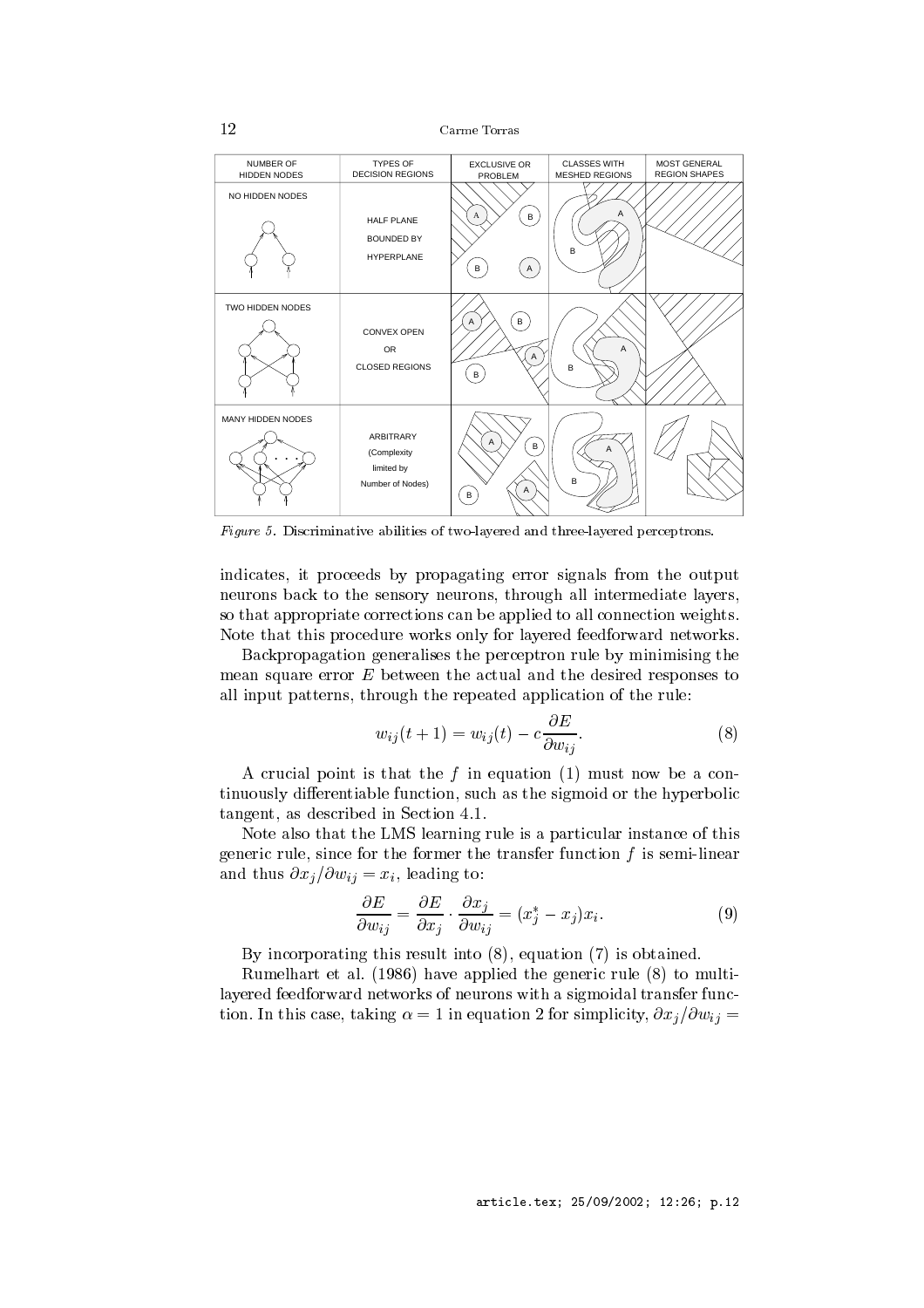$x_i x_j (1 - x_j)$  and the factor  $\partial E/\partial x_j$  has to be calculated from the activity levels  $x_k$  of the neurons in the next layer. Hence, starting with the neurons in the output layer, for which  $\partial E/\partial x_i = (x_i^* - x_i)$ , the computation proceeds backwards:

$$
\frac{\partial E}{\partial x_j} = \sum_k \frac{\partial E}{\partial x_k} \cdot \frac{\partial x_k}{\partial x_j} = \sum_k \frac{\partial E}{\partial x_k} w_{jk} x_k (1 - x_k)
$$
(10)

and therefore:

$$
\frac{\partial E}{\partial w_{ij}} = \frac{\partial E}{\partial x_j} \cdot \frac{\partial x_j}{\partial w_{ij}} = x_i x_j (1 - x_j) \sum_k \frac{\partial E}{\partial x_k} w_{jk} x_k (1 - x_k). \tag{11}
$$

Backpropagation is the most well-known neural learning algorithm and the most widely used in practice. It is especially well-suited for solving feature discovery tasks; features relevant for discrimination between input patterns get progressively encoded in the activity of the neurons belonging to intermediate layers. Of course, it has the usual drawbacks of all gradient descent techniques, namely the possibility of getting stuck in local minima and a slow convergence rate. Because of this, numerous acceleration procedures have been proposed.

Moreover, backpropagation suffers from *catastrophic forgetting* of the previously learned patterns when trained with a new pattern (Ruiz and Torras, 2000). Thus, techniques to prevent forgetting by explicitly minimising degradation while encoding a new pattern (Park et al., 1991; Ruiz and Torras, 1995) and by introducing noise (An, 1996; Ruiz and Torras, 2002b) have been devised.

Another problem that need to be coped with when applying backpropagation is *overfitting*: the neural network converges to an approximation tailored to the training samples, which does not reflect the underlying function, and thus yields a high generalisation error. This is usually addressed by using methods for model complexity control (Bishop, 1995; Cherkassky, 2002) and, in particular, regularisation. An interesting observation is that many such methods lead to functional invariance (Ruiz and Torras, 2001a; Ruiz and Torras, 2001b), i.e., they converge to the same function irrespective of network size for fixed regularisation parameters.

### 5.3. REINFORCEMENT RULES

These rules do not require being supplied with the desired responses, either at the single neuron or at the overall network levels, but instead a measure of the adequacy of the emitted responses suffices. This measure is reinforcement, which is used to guide a random search process to maximise reward. Hence, reinforcement rules can be considered neuronal analogs of instrumental conditioning in that the neuronal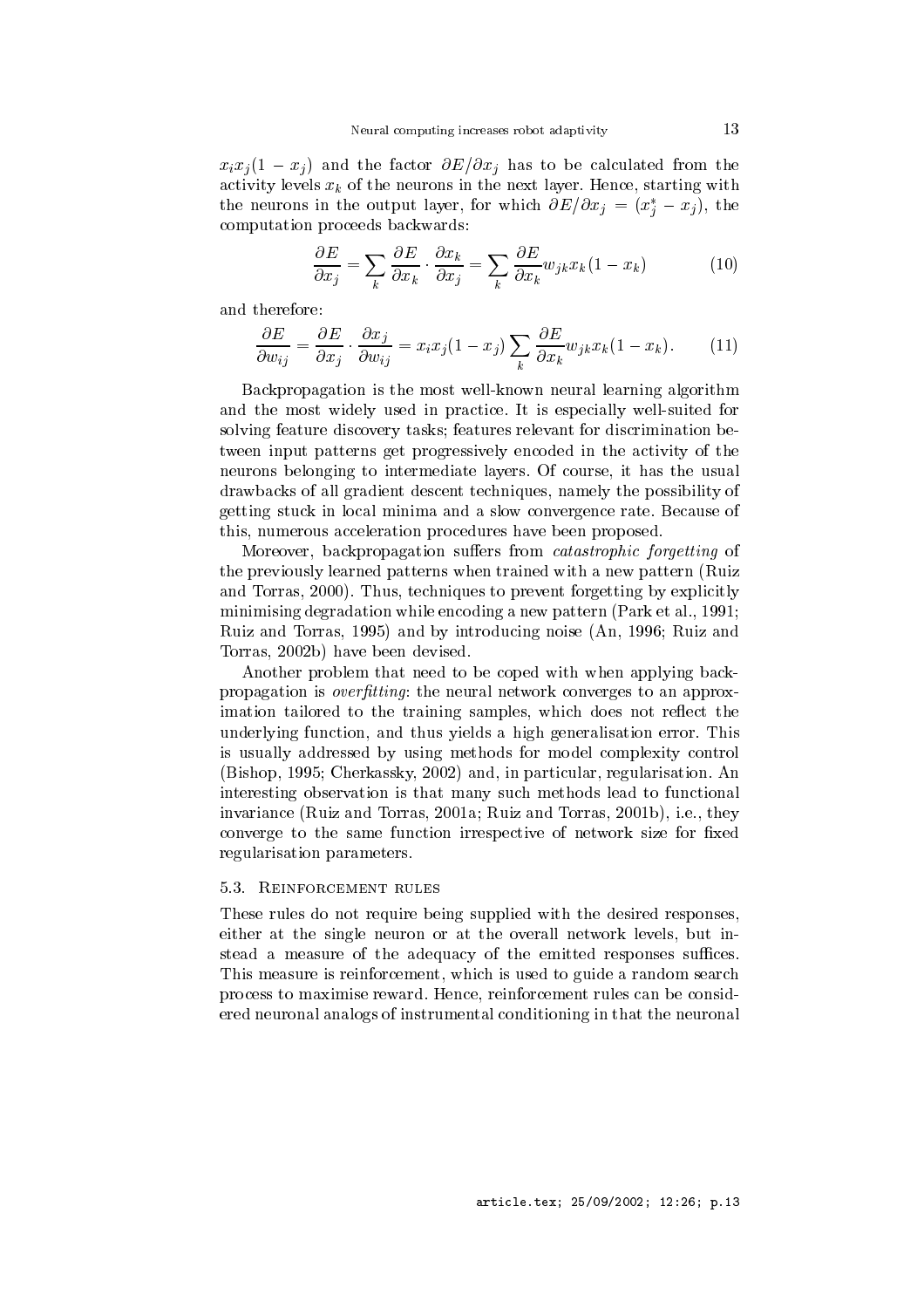spontaneous responses are favored or weakened through the application of certain reinforcement schemes.

Here we will describe only the most widely used reinforcement rule, namely the associative search learning rule (Barto et al., 1981), which incorporates the required source of randomness in the transfer function of the neuron model used, i.e. a noise with Gaussian distribution is added to the weighted sum of inputs in equation (1). The simplest expression of this rule is:

$$
w_{ij}(t+1) = w_{ij}(t) + cx_i(t)x_j(t)r(t)
$$
\n(12)

where  $r(t)$  is the reinforcement signal.

Note that this is the reinforcement-based counterpart of the correlational rules (equation 4).

A neuron model equipped with this rule learns to maximise  $r(t)$  for each stimulus situation. If  $r(t)$  is a random variable, its mathematical expectation is instead maximised. The neural networks that incorporate the above rule are called *associative search networks* and, if certain conditions are satisfied, they learn to respond to each stimulus situation  $X_l = (x_{l1}, \ldots x_{ln})$  of a set  $\{X_1, \ldots X_k\}$  repeatedly presented, with the vector  $Y = (y_1, \ldots, y_m)$  that maximises the reinforcement function r. The conditions that have to be satisfied are: (a) the function  $r$  has to be unimodal, and (b) for each neuron, the subset of stimulus situations in which the optimum response is 0 has to be linearly separable from the corresponding subset in which the optimum response is 1.

Depending on whether the reinforcement signal is provided at the overall network level or is particularised for each single neuron, the structural credit-assignment problem does or does not arise. This is the problem of correctly assigning credit or blame to the action of each neuron that contributed to the overall evaluation received. When dynamical situations need to be considered, because what is of interest is a temporal sequence of events, then a temporal credit-assignment problem also arises. Instead of assigning credit or blame to the action of each neuron in the network, credit or blame must here be assigned to each action in a sequence. In (Sutton, 1988) it has been proposed to use *temporal-difference methods* for this purpose. Methods of this type have been embodied, for example, in "critic modules" used in conjunction with reinforcement learning approaches. The goal of these modules in this setting is to produce an heuristic reinforcement signal which, by predicting future outcomes, is more informed than that directly supplied by the environment.

Sutton and Barto (1998) provide a very thorough and up-to-date introduction to reinforcement learning, and Kröse (1995) offer a view of the several ways in which it has been applied to robots.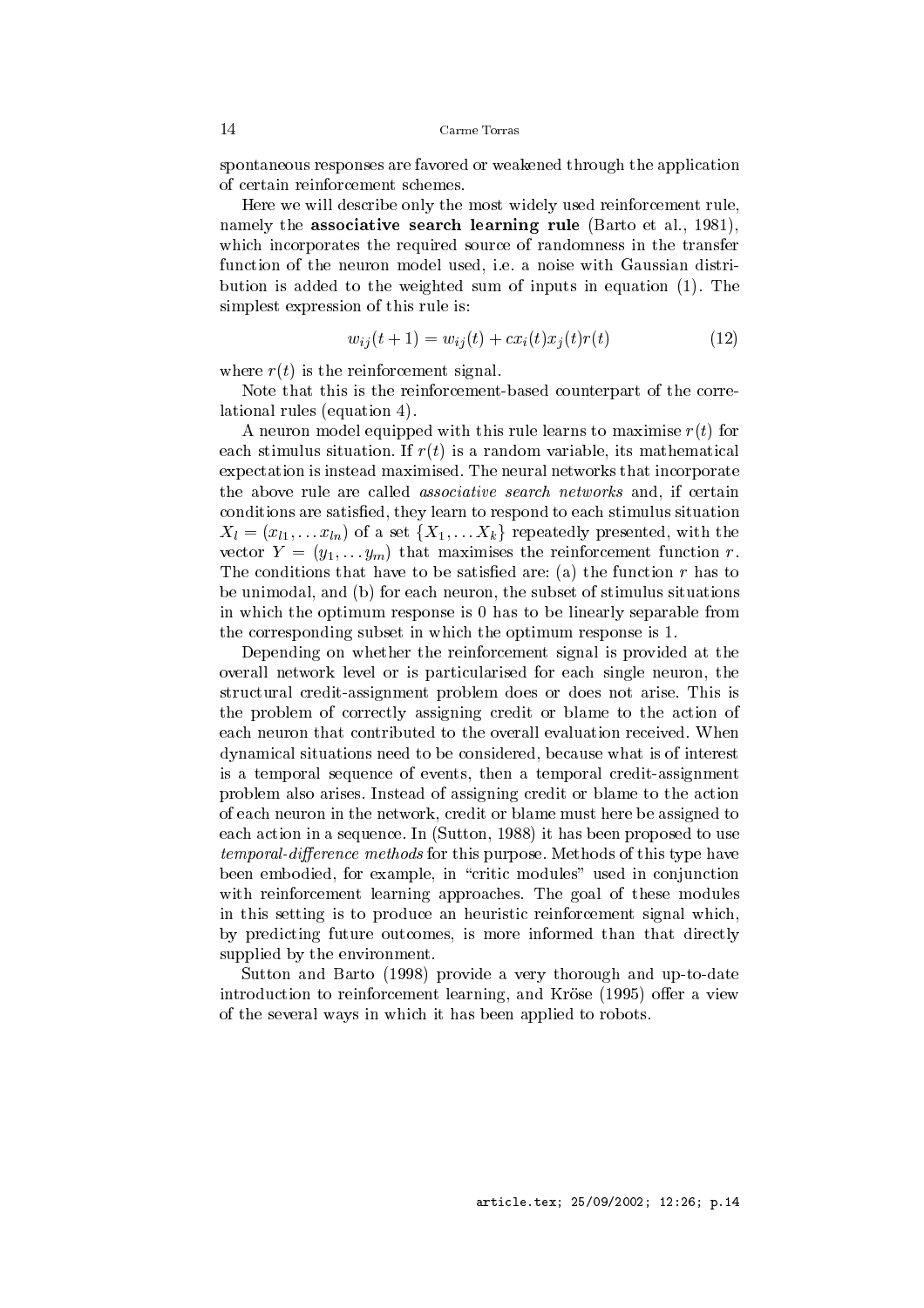### 6. Neurocontrol approaches

It follows from the preceding sections that neural networks can be viewed as general procedures for approximating nonlinear mappings given a set of inputs and some information on the corresponding outputs. Now, how can they be used in a robot control setting? This section presents the three approaches that have so far been proposed.

Generally, a system to be controlled (be it either an articulation, a wheel, or an entire robot) can be characterized by a transition function  $g_1$  and an output function  $g_2$ . The control signal  $\mathbf{u}(t)$  in conjunction with the current state of the system  $\mathbf{x}(t)$  determines the next state  $\mathbf{x}(t+1) = g_1(\mathbf{u}(t), \mathbf{x}(t))$ . In each state  $\mathbf{x}(t)$ , the system produces an output  $\mathbf{y}(t) = g_2(\mathbf{x}(t)).$ 

A controller can be thought of as an *inverse model* of the system in that, given a desired output  $y^*(t)$  and the current state, the controller has to generate the control signal that will produce that output.

The most straightforward neural control approach, named direct inverse modelling, uses the system itself to generate input-output pairs and trains the inverse model directly by reversing the roles of inputs and outputs (Figure 6). The applicability of this approach is restricted to systems characterized by one-to-one mappings (otherwise, the inverse is a one-to-many mapping) and its success depends on the quality of the sampling (the inputs have to be selected so that the induced outputs cover adequately the output space). Jordan and Rumelhart (1992) provide a detailed treatment of these issues.



Figure 6. Direct inverse modelling approach.

The forward modelling approach proceeds in two stages. In the first stage a forward model of the system is learned from input-output pairs. The second stage consists of composing the obtained forward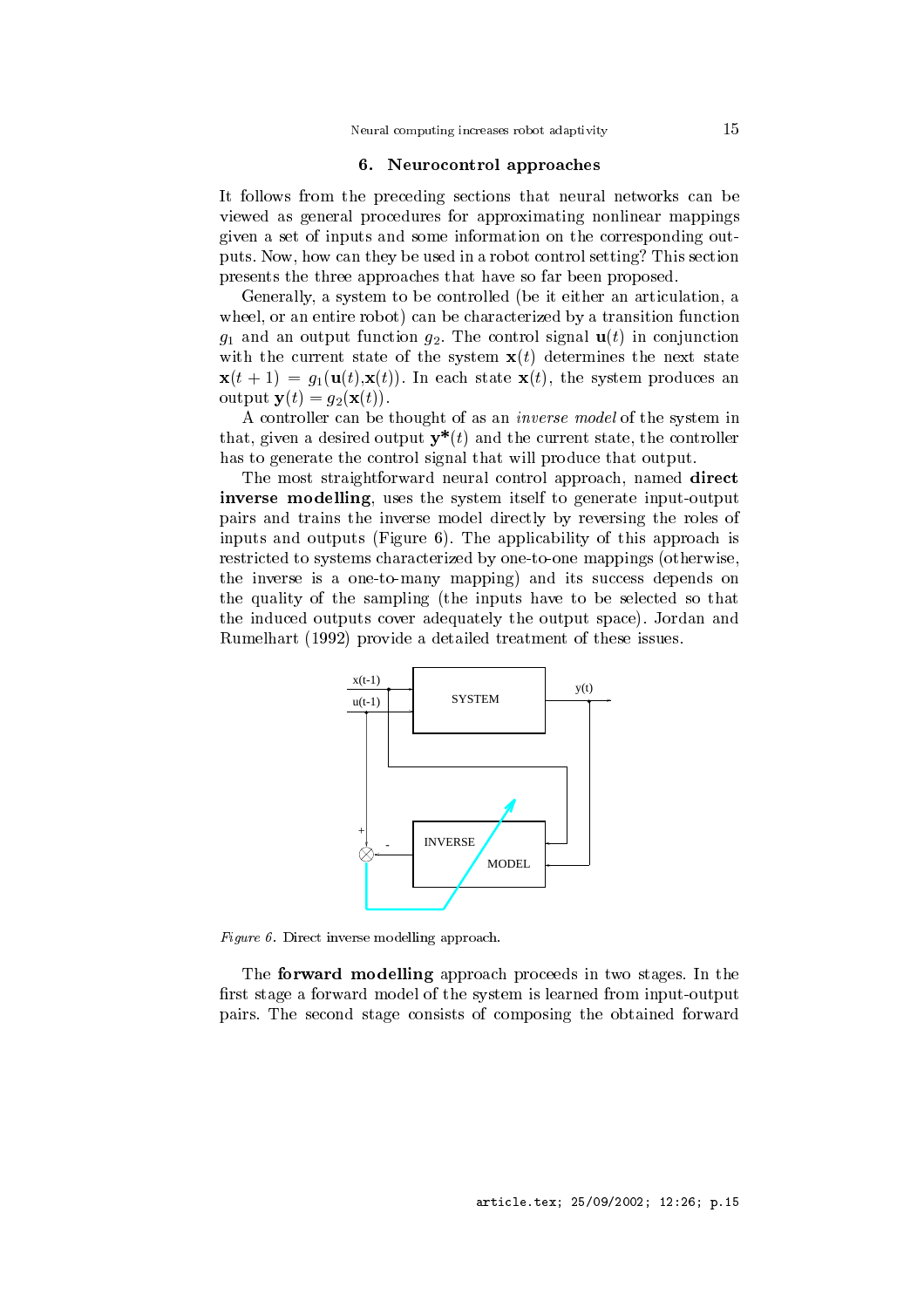model with another network and training the composition of the two to approximate the identity mapping (Figure 7). The weights of the forward model are held fixed in this second stage, while the weights of the controller network undergo adaptation. In the case that the forward mapping is many-to-one, this approach can be biased to find a particular inverse with certain desired properties.



Figure 7. Forward modelling approach.

The first stage can be obviated if the Jacobian matrix of the system is known. This is the matrix of partial derivatives of outputs with respect to inputs. In the case of a robot arm, the Jacobian permits deriving the linear and angular velocity of the end-effector from the joint velocities (Fu et al., 1987). Different procedures to compute the Jacobian can be found in (Samson, 1990). By a straightforward application of the chain rule, the Jacobian can be used to derive the input errors as a function of the output errors (Kröse and van der Smagt. 1993). This is precisely the purpose of the forward model in the forward modelling approach and, therefore, its first stage is no longer needed.

Note also that, if instead of the desired outputs, only a reinforcement signal (i.e. a measure of how well the system is performing) is available, then this approach can still be applied. In this case, the forward model encompasses both the system and the reinforcement function, and it is used in the second stage to derive the suitable weight modifications to be performed in the controller network. Alternatively, the first modelling stage can be obviated and the reinforcement signal can be used directly to determine weight modifications in the controller network.

Finally, the feedback-error learning approach requires having a conventional feedback controller linked to the system and the role of the neural controller is to make the feedback error signal tend to zero (Figure 8). One interesting characteristic of this approach is that there is no need of a separate training phase, but instead the system is trained during operation.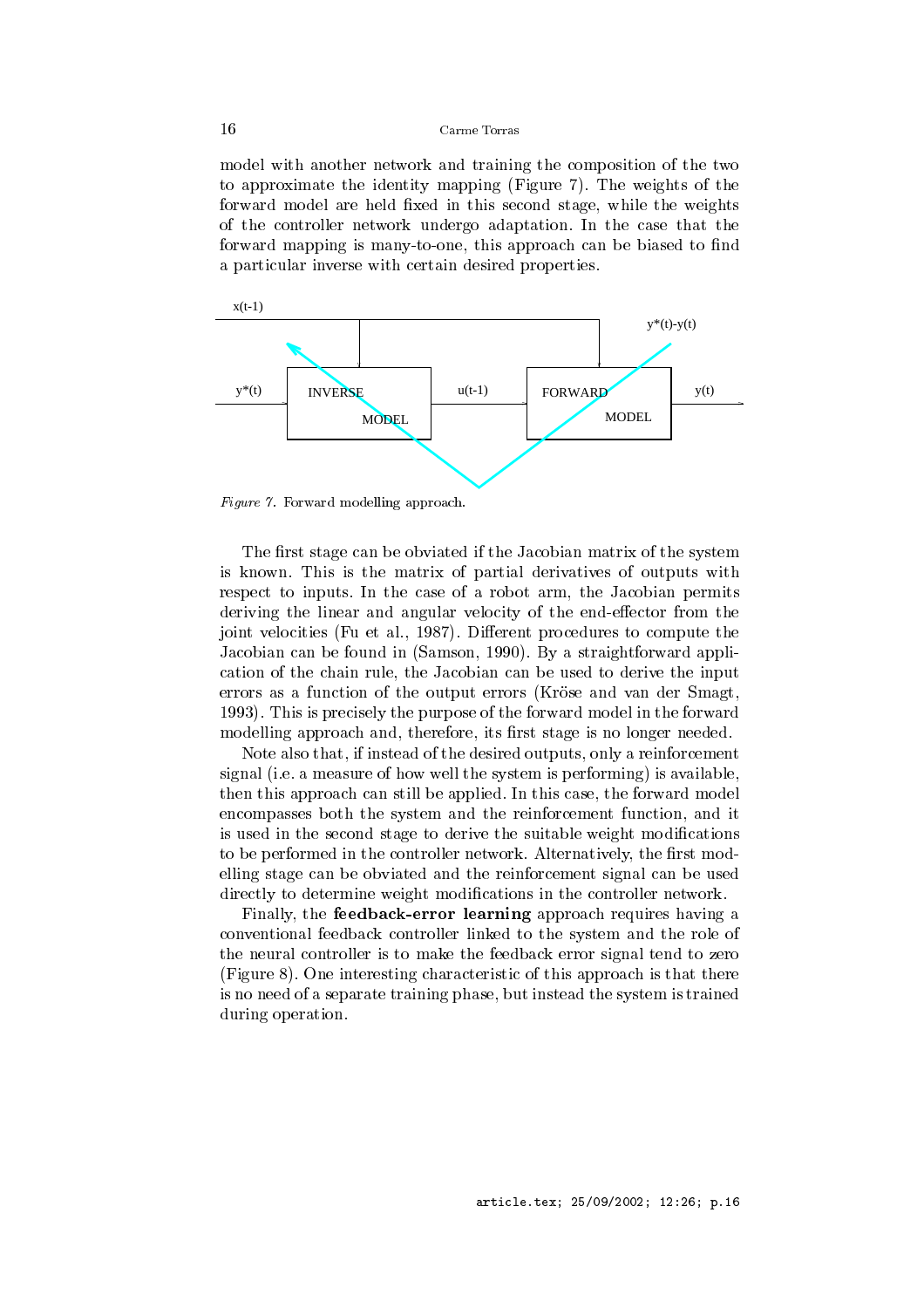

Figure 8. Feedback-error learning approach.

Jordan (1993) and the chapter on 'sensorimotor learning' in (Arbib, 1995) provide a detailed treatment of the concepts presented in this section. In Chapter 9 of (Miller et al., 1990b), Kawato carries out a comparison between the three approaches.

It is worth noting that the application of error-correction schemes does not necessarily require training with a teacher that tells the correct answer (which would be unfeasible in many robotic applications), neither does it imply the exclusive use of error-minimisation learning rules. To state it more explicitly, the above approaches can be applied under both supervised and unsupervised (or self-supervised) training modes and through the use of correlational, reinforcement or error-minimisation learning rules.

### 7. Robot sensorimotor mappings

Motion control, both in biological and technological systems, relies strongly on sensorimotor mappings. These mappings vary considerably (Torras, 1989), depending not only on the nature of the involved sensors and actuators, but also on the goal pursued.

Tasks to be carried out by robots are usually specified in world coordinates (or, alternatively, in terms of sensor readings), while robot moves are governed by their actuator's variables. For instance, a sealing task may be specified as a given curve in 3D space or as following a prespecified visual pattern, but it has ultimately to be translated into currents sent to the motors governing the different joints. Therefore, robot control critically depends on the availability of accurate mappings from physical space or sensor space to joint space or motor space. The discussion in what follows is centered on mappings required for robot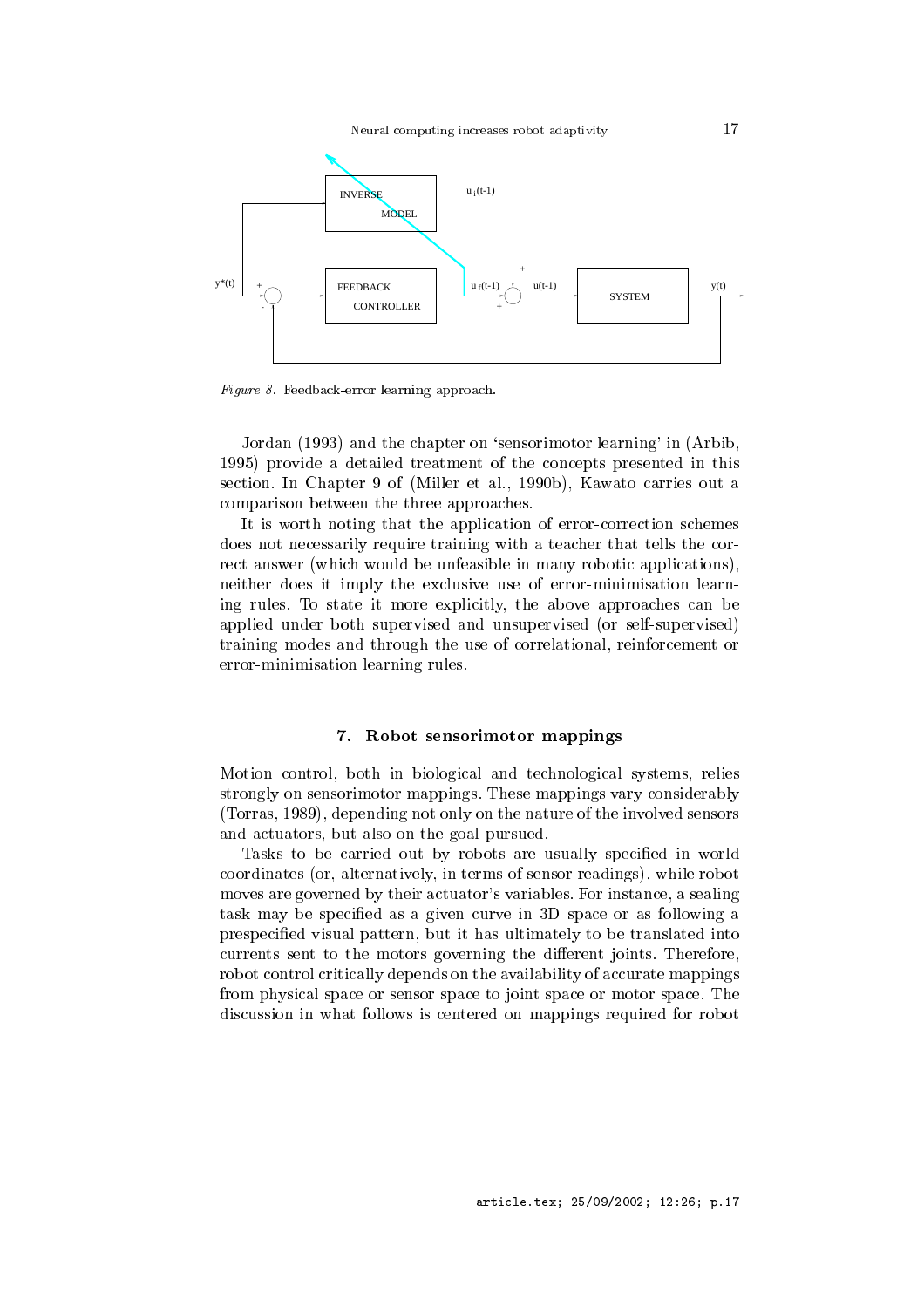arms to work, but similar arguments apply to the case of mobile robots (Millán and Torras, 1992; Millán and Torras, 1999).

For a gripper to reach a desired position and orientation in space, the robot controller must access a mapping relating workspace coordinates to joint coordinates. This is called *inverse kinematics mapping*, because the natural (direct) map is that relating the values of the joint coordinates defining an arm configuration to the position and orientation of its end-effector (hand, gripper,...) in the workspace.

If a desired end-effector trajectory is specified instead, then the controller should resort to an *inverse dynamics mapping* relating such trajectory to the forces and torques that need to be exerted at the different joints to realize it. Note that this mapping, which is again called inverse for the same reason above, cannot be characterized uniquely in terms of inputs and outputs, it being instead dependent on state variables (or the short-term history of inputs) as it is usually the case with dynamic systems.

For tasks entailing the achievement of a goal using sensory feedback. programming even in terms of the coordinates of the workspace can be very complex. An example of this is the insertion of components with small clearance, since devising a detailed force-control strategy that performs correctly in all possible situations, and subject to realworld conditions of uncertainty and noise, is extremely difficult. What is needed to accomplish this type of tasks is an appropriate *sensorimotor mapping* relating sensory patterns to motor commands. Such a mapping can be thought of as resulting from the composition of a map from sensor space to physical space, with another from physical space to motor space. This relay through physical space is necessary if an interpretation in terms of the coordinates of the workspace is required to program the robot, but it may appear to be superfluous from a behavioural viewpoint (see the chapter on 'limb geometry, neural control' in (Arbib, 1995) for a discussion about intermediate representations).

The diversity of the aforementioned mappings sometimes hides what they have in common: an underlying highly nonlinear relation between a continuous (often hard to interpret) input domain and a continuous motor domain; a relation that is very difficult (when not impossible) to derive analytically. Furthermore, because of environmental changes or robot tear-and-wear, the mappings may vary in time and then one would like the controller to adapt to these variations, without any human intervention if possible. Therefore, a way of learning (or tuning) these mappings automatically while robots move is highly desirable. Since, as we have mentioned, neural networks are essentially procedures for approximating nonlinear mappings, they constitute a good tool to attain the desired adaptivity.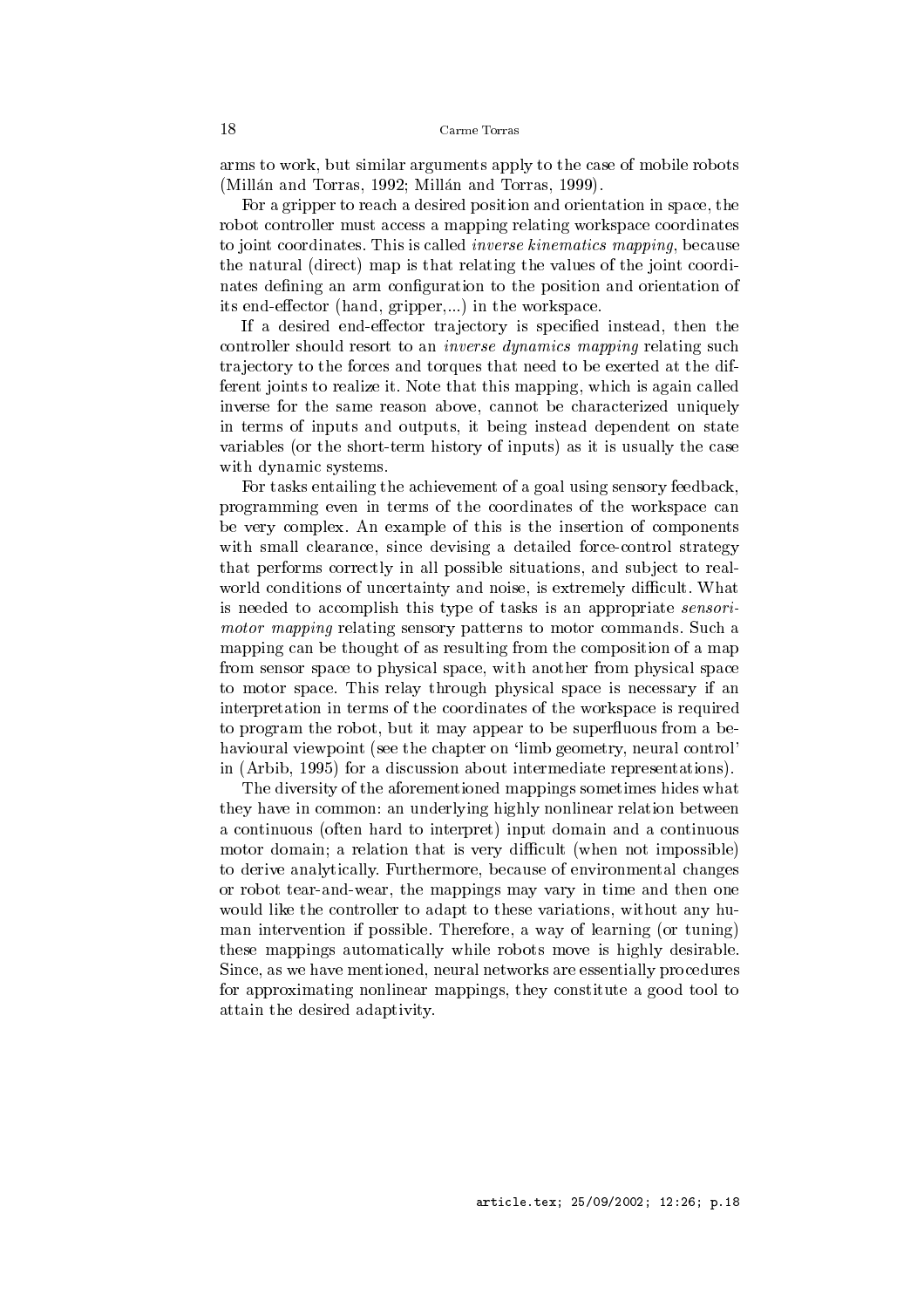## 7.1. INVERSE KINEMATICS

Making robots adaptive to changes in their own geometry (e.g., link bending, encoder shifting and other wear-and-tear deformations occasioned by regular functioning) would certainly widen their range of application. Since these geometric changes affect the robot inverse kinematics, the interest of using neural networks to approximate such mapping has been widely recognized. Especially when the operation conditions of the robot (in space, underwater, etc.) make it very hard to recalibrate it.

Along this line DASA (Daimler-Benz Aerospace S.A.), in the framework of the Advanced Servicing Robot project targeted at unmanned space stations, proposed an application of maintenance of electronic equipment that required the automatic recalibration of a 6-dof robot insitu, since recalibration through teleoperation from earth is a very timeconsuming task due to communication delays. After reviewing previous approaches to the learning of inverse kinematics, we will present the solution implemented in the REIS robot included in the space-station mock-up located at DASA's R&D laboratory, in Bremen, Germany (see Figure 9).



Figure 9. Space station mock-up at Daimler-Benz Aerospace, Bremen.

The most simple way to tackle the learning of inverse kinematics is to apply the *direct inverse modelling approach* to a *feedforward network*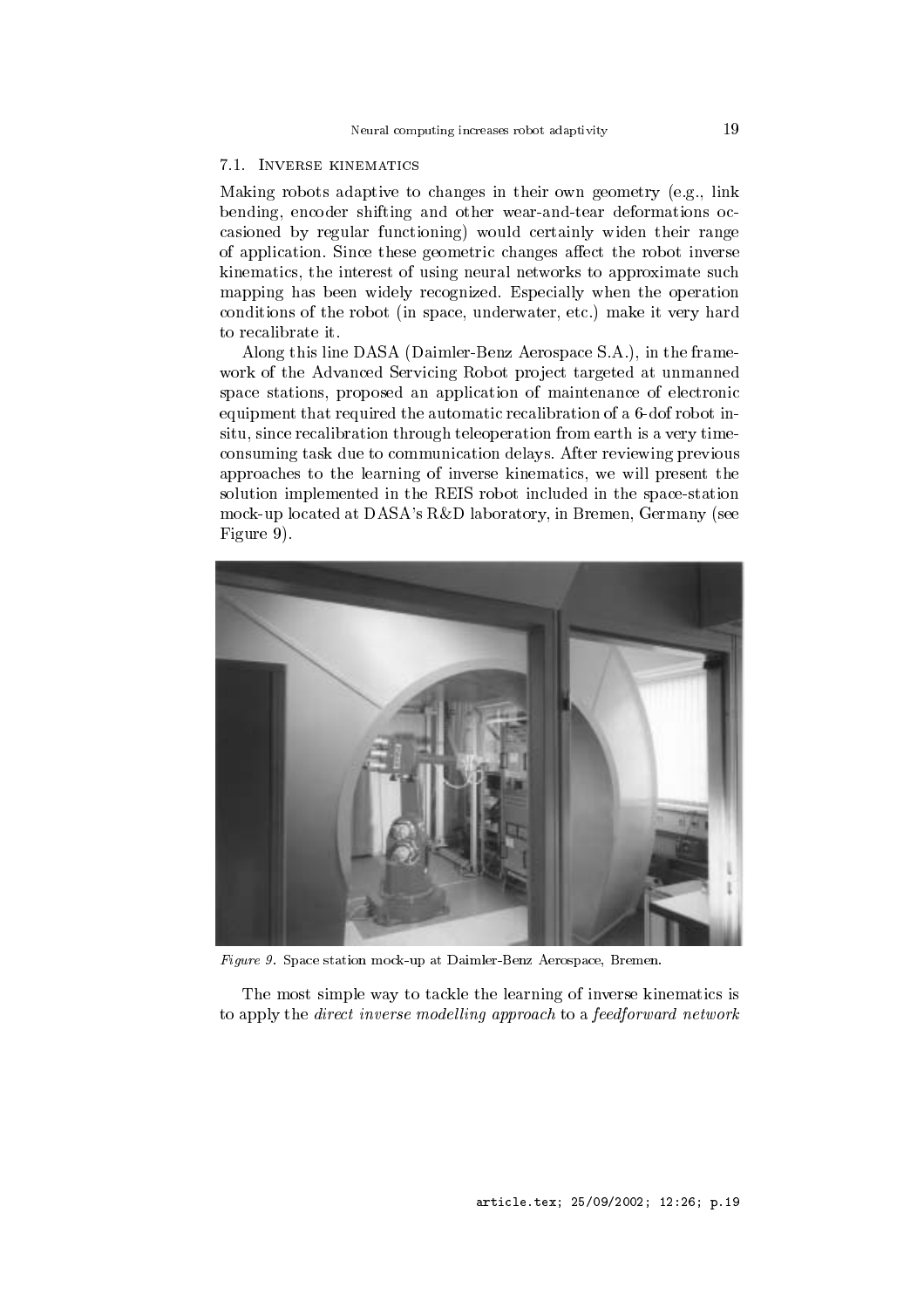using *backpropagation*. Many researchers have experimented with this approach by applying it to a variety of robot models (Kröse and van der Smagt, 1993; Torras, 1993). The one-to-many problem mentioned in Section 6 appears here, because most robots can access the same position and orientation under several joint configurations, but the problem is obviated by designing the training set in a way that the resulting function is one-to-one (by using robot configurations with the links always in the same half-spaces).

Jordan and Rumelhart (1992) showed that a minimum-norm constraint or temporal smoothness constraints could be easily incorporated into the learning procedure to bias the choice of the particular inverse function obtained, when the same type of network was used under a forward modelling approach.

The conclusion reached after extensive experimentation with feedforward networks under both approaches is that a coarse mapping can be obtained quickly, but an accurate representation of the true mapping is often not feasible or extremely difficult. The reason for this seems to be the global character of the approximation obtained with this type of networks using sigmoid units: every connection weight has a *qlobal* effect on the final approximation that is obtained (Kröse and van der Smagt, 1993).

An obvious way to avoid this global effect is of course using local representations, so that every part of the network is responsible for a small subspace of the total input space. Thus, Ritter et al. (1992) have used a *Kohonen self-organizing map* together with the LMS rule to learn the visuomotor mapping of a robot arm with three degrees of freedom (dof) in 3D space. A *direct inverse modelling approach* under a completely unsupervised training mode is used. The target position of the end-effector is defined as a spot registered by two cameras looking at the workspace from two different vantage points (refer to Figure 10, but disregarding the inner cube and the arrow pointing towards the gripper).

Neurons are arranged in a 3D lattice to match the dimensionality of physical space. It is expected that learning will make this lattice converge to a discrete representation of the workspace. Each neuron i has associated a four-dimensional vector  $w_i$  representing the retinal coordinates of a point of the workspace. The response of the network to a given input **u** is the vector of joint angles  $\theta_k$  and the  $3 \times 4$  Jacobian matrix  $A_k$  associated with the winning neuron k, i.e. that satisfying:

$$
\mathbf{w}_k \mathbf{u} \ge \mathbf{w}_i \mathbf{u}, \ \forall i. \tag{13}
$$

Note that this is just equation (5) rewritten in matrix form.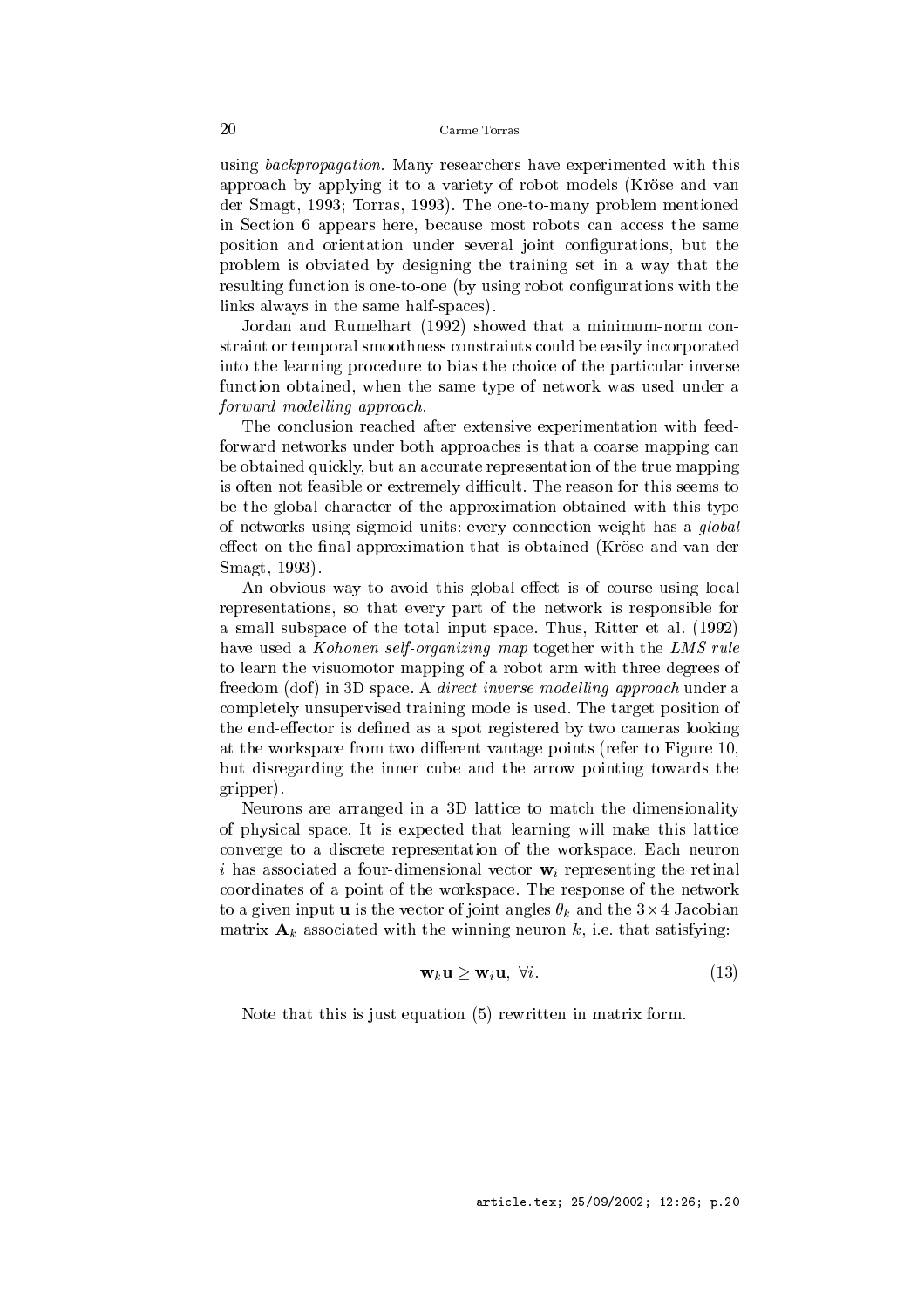

Figure 10. Set-up for inverse kinematics learning.

The joint angles produced for this particular input are then obtained with the expression:

$$
\theta(\mathbf{u}) = \theta_k + \mathbf{A}_k(\mathbf{u} - \mathbf{w}_k). \tag{14}
$$

A learning cycle consists of the following four steps:

1. First, the classical Kohonen rule (equation 6) is applied to the weights:

$$
\mathbf{w}_i^{new} = \mathbf{w}_i^{old} + c \; h_k(i) \; (\mathbf{u}(t) - \mathbf{w}_k(t)), \tag{15}
$$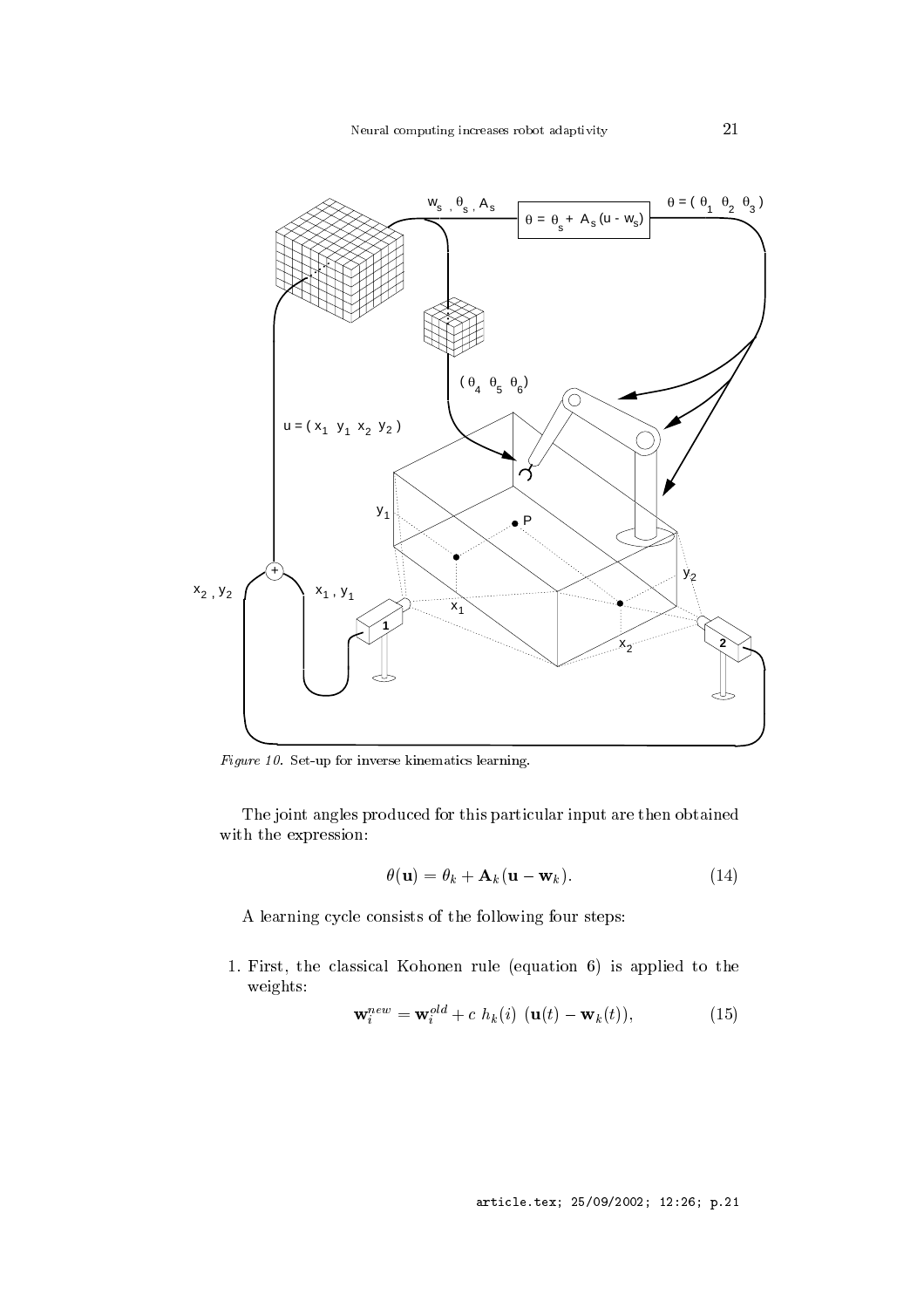where c is the learning rate and  $h_k(.)$  is a Gaussian function centered at  $k$  used to modulate the adaptation steps as a function of the distance to the winning neuron.

2. By applying  $\theta(\mathbf{u})$  to the real robot, the end-effector moves to position **u**' in camera coordinates. The difference between the desired position **u** and the attained one **u**' constitutes an error signal that permits applying an error-correction rule, in this case the LMS rule:

$$
\theta^* = \theta_k + \Delta\theta = \theta_k + \mathbf{A}_k(\mathbf{u} - \mathbf{u}'). \tag{16}
$$

3. By applying the correction increment  $\mathbf{A}_k(\mathbf{u}-\mathbf{u}')$  to the joints of the real robot, a refined position  $\mathbf{u}''$  in camera coordinates is obtained. Now, the LMS rule can be applied to the Jacobian matrix by using  $\Delta$ **u** = (**u** – **u**<sup>*u*</sup>) as the error signal:

$$
\mathbf{A}^* = \mathbf{A}_k + (\Delta \theta - \mathbf{A}_k \Delta \mathbf{u}) \frac{\Delta \mathbf{u}^T}{\|\Delta \mathbf{u}\|^2}.
$$
 (17)

4. Finally, the Kohonen rule is applied to the joint angles:

$$
\theta_i^{new} = \theta_i^{old} + c' h'_k(i) \ (\theta *_i -\theta_k(t)), \tag{18}
$$

and the Jacobian matrix:

$$
\mathbf{A}_{i}^{new} = \mathbf{A}_{i}^{old} + c' h'_{k}(i) (\mathbf{A}_{i}^{*} - \mathbf{A}_{k}(t)), \qquad (19)
$$

where again c' is the learning rate and  $h'_{k}(.)$  is a Gaussian function centered at  $k$  used to modulate the adaptation steps as a function of the distance to the winning neuron.

Extensive experimentation by Ritter et al. (1992) and other groups has shown that the network self-organizes into a reasonable representation of the workspace in about 30.000 learning cycles. This should be taken as an experimental demonstration of the powerful learning capabilities of this approach, because the conditions in which it is made to operate are the worst possible ones: no a priori knowledge of the robot model, random weight initialization, and random sampling of the workspace during training.

This basic model has been extended in three directions to cope with higher-dof robots. First, a hierarchical version, consisting of a 3D SOM whose nodes have associated a 2D SOM each, was applied to a 5-dof robot. The 3D net encodes the workspace as before, while each 2D subnet approximates the end-effector orientation space at the corresponding position (Ritter et al., 1992).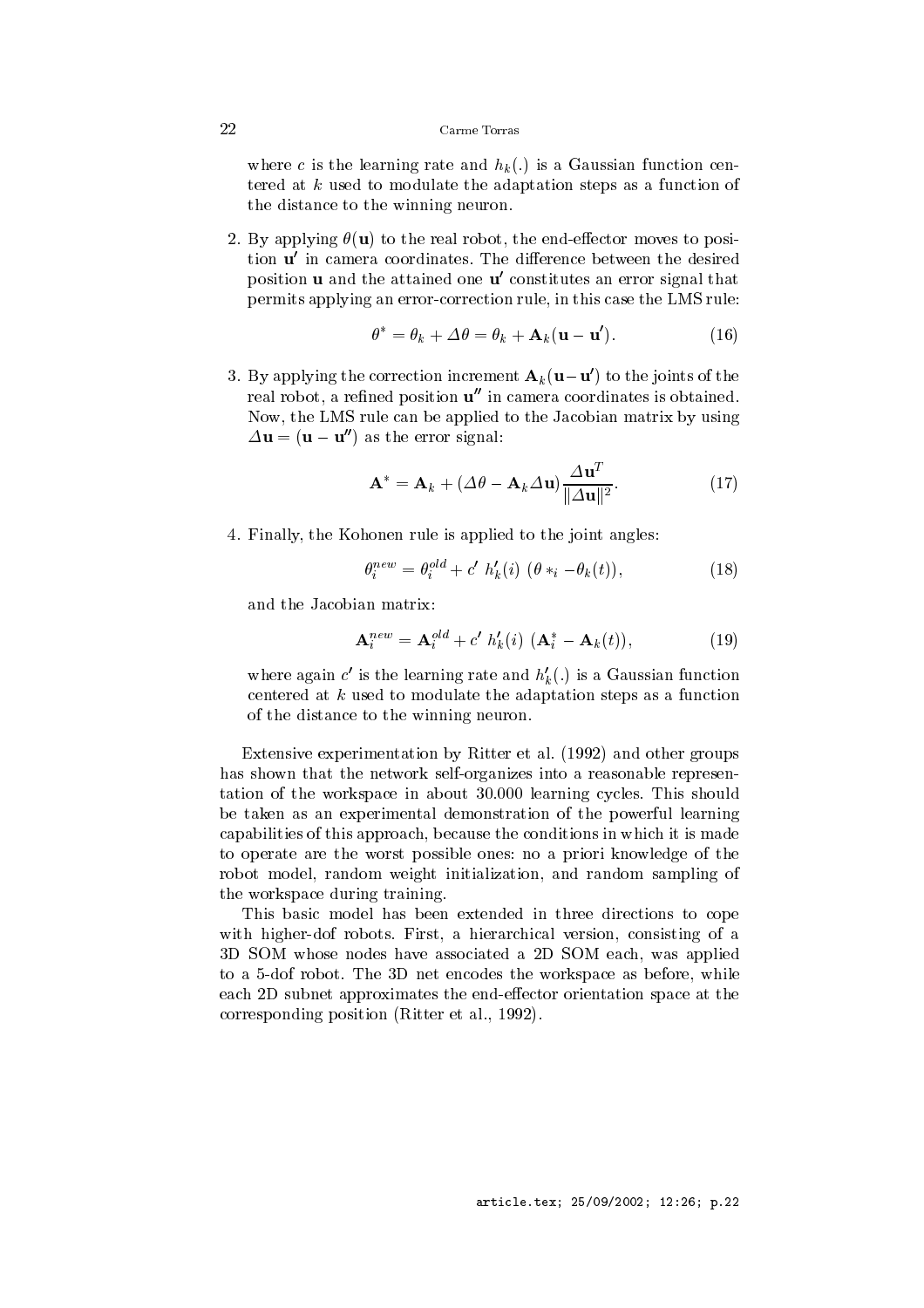Ruiz de Angulo and Torras (1997) adapted this hierarchical model to suit a practical setting (refer now to the complete model in Figure 10). Thus, instead of learning the kinematics from scratch, only the deviations from the nominal kinematics embedded in the original robot controller are learnt. This, together with informed initialization and sampling, as well as several modifications in the learning algorithm aimed at improving the cooperation between neurons, led to a speed-up of two orders of magnitude with respect to the original model.

The resulting algorithm constitutes the core of the recalibration system that was installed in the REIS robot included in the spacestation mock-up located at DASA, as mentioned above. Figure 9 is a photograph of such a set-up, where the different racks containing the electronic cards that the robot should maintain are shown. The robot must reach the handles of the racks with enough precision to be able to pull them out and, afterwards, extract a faulty card in order to replace it by another one. Although testing in this set-up has been constrained by the need to preserve robot integrity, the system has proven able to correct large miscalibrations of the robot: 95% of the decalibration was corrected with the first 25 movements, this percentage raising to 98% after 100 movements (Ruiz de Angulo and Torras, 1997). Moreover, other desirable features in stand-alone applications, such as parameter stability, are guaranteed.

The third extension of the basic model in equations  $(13)-(19)$  relies on the generalisation of SOMs to parameterized SOMs (called PSOMs). The idea is to turn the discrete representation into a continuous one by associating a basis function to each neuron, so that a parameterized mapping manifold is obtained. Moreover, PSOMs make no distinction between inputs and outputs, thus encoding bidirectional mappings. The PSOM reduces considerably the number of training samples required to attain a given precision as compared to the SOM (Walter and Ritter, 1996), allowing the learning of the full inverse kinematics of a  $6$ -dof robot with less than 800 movements.

The main drawback of using neural networks to approximate the inverse kinematics of robot arms is precisely the high number of training samples (i.e., robot movements) required to attain an acceptable precision. A trick has recently been proposed (Ruiz de Angulo and Torras, 2002a), valid for most industrial robots, that greatly reduces the number of movements needed to learn or relearn the mapping to a given accuracy. This trick consists in expressing inverse kinematics as a composition of learnable functions, each having half the dimensionality of the original mapping. A training scheme to learn these component functions has also been proposed. Experimental results obtained by using PSOMs, with and without the decomposition, show that the time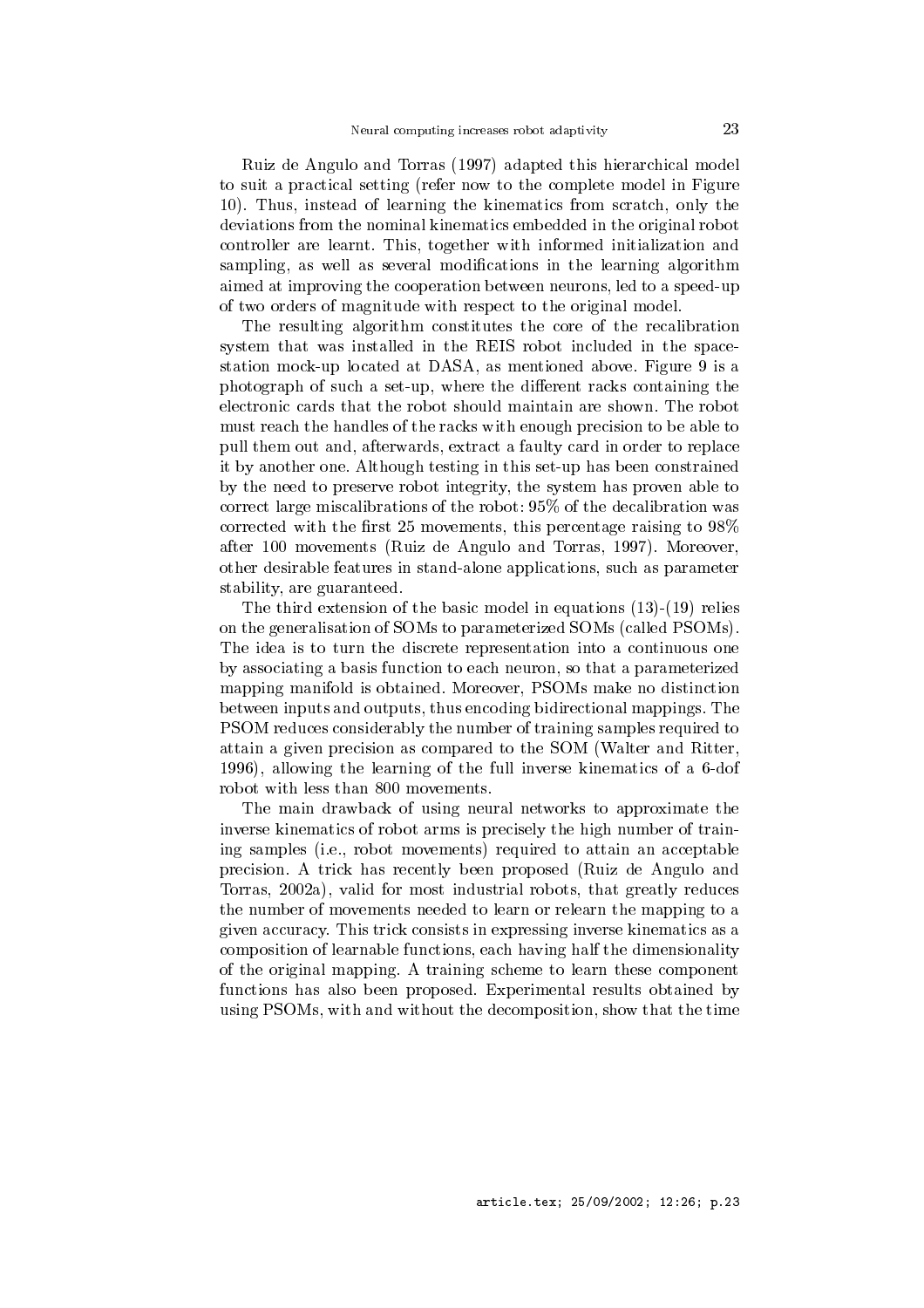savings granted by the proposed scheme grow polynomically with the precision required.

Recently, the development of humanoid robots has raised the interest in learning inverse kinematics. Due to the many dof's involved, the aim is no longer learning the mapping for the whole workspace, but focussed on a specific trajectory. Following the trend of using localized representations. D'Souza et al. (2001) have applied a supervised algorithm -locally weighted projection regression- in this context, with promising results.

#### 7.2. INVERSE DYNAMICS

When the robot dynamics needs to be taken into account, as in trajectory following, the control learning problem becomes more involved. An inverse dynamics mapping relating end-effector accelerations to the required joint forces and torques needs now to be considered. Only very rarely this mapping can be computed analytically and, if so, it is of course highly specific to a particular robot and payload.

Neural networks have been applied to learning either the inverse dynamics mapping directly or through the error provided by a fixedgain controller, as described below. Observe that the dynamics case differs from the kinematics one in that, to generate the input-output pairs, one needs some sort of fixed controller driving the robot from the very beginning. As learning of the inverse dynamics mapping proceeds, the output of the neural network becomes more accurate and the effect of the fixed controller tends progressively to zero.

Since the cerebellum is known to be involved in the production and learning of smooth movements, several cerebellar models have been proposed and applied to control robot arms. The pioneer such model was the Cerebellar Model Articulation Controller (CMAC) developed by Albus (1975), but today the debate is still open as to what model best captures the functionality of the cerebellum and whether any such model can constitute a practical option to control robots (van der Smagt and Bullock, 1997). A point of agreement is that the cerebellum constructs an inverse dynamics model as it learns. Thus, cerebellar models have been used for this purpose inside robot controllers.

Miller et al. (1990a) have combined the table look-up facilities provided by CMAC with an error-correction scheme similar to the LMS rule to accomplish the dynamic control of a 5-dof robot. The idea underlying this combination is similar to that of enlarging SOMs with the LMS rule, as described in the preceding section. Here, CMAC is used to represent the state space in a compact and localized manner, as there SOMs were used to cover the robot workspace. To teach the robot to follow a given trajectory, successive points along it are supplied

24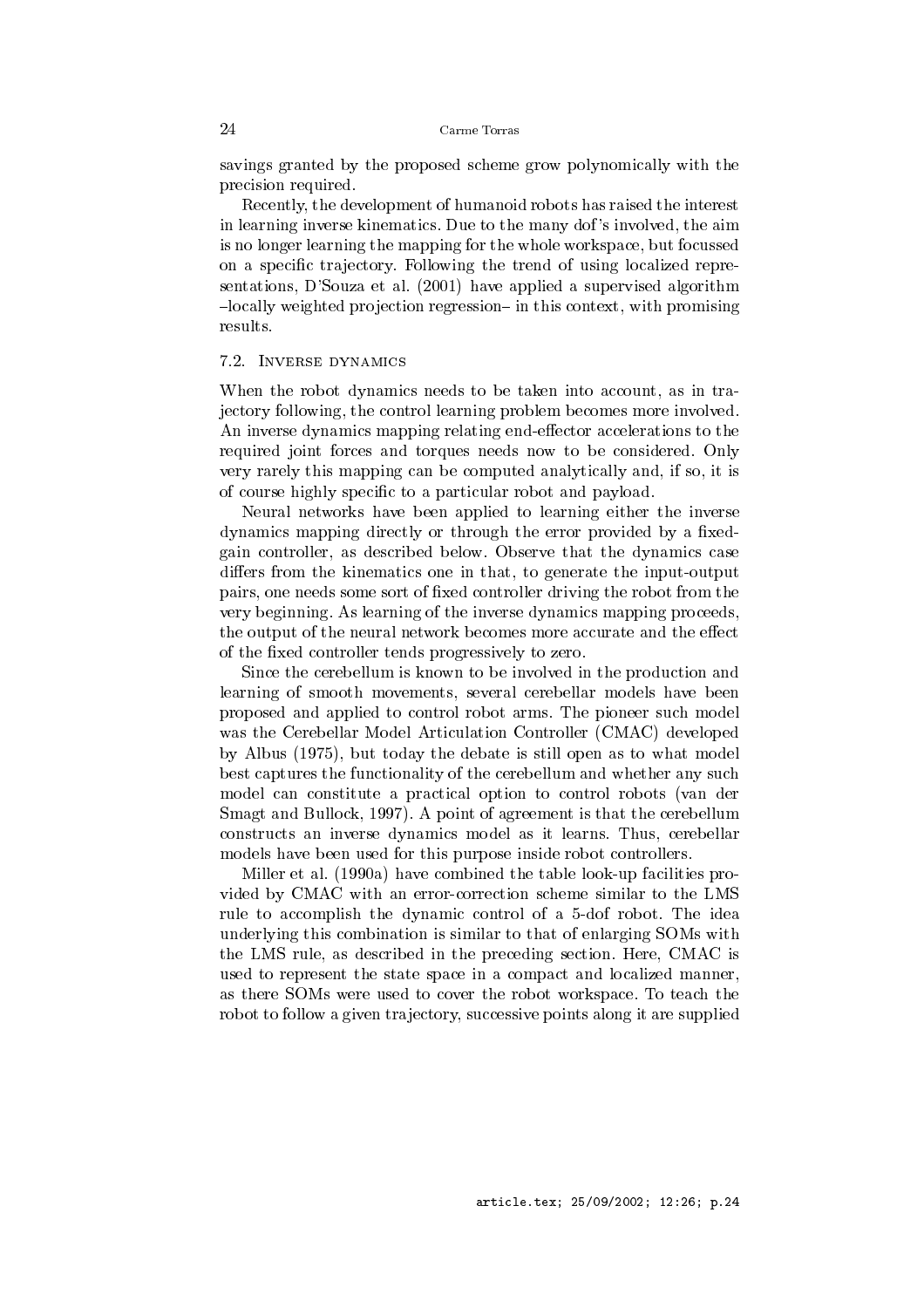to both the neural network and a fixed-gain controller and then their responses are added up to command the robot. Therefore, the neural network acts as a feedforward component. After each cycle, the actual command given to the robot together with its current state are used as an input-output pair to train the neural network following a direct *inverse modelling* approach. As learning progresses, the CMAC network approximates the inverse dynamics mapping so that the difference between the current and desired states tends to zero, and consequently the neural network takes over control from the fixed-gain controller. The network converges to a low error (between 1 and 2 position encoder units) within 10 trials, provided enough weight vectors are used.

The same trajectory learning task above has been tackled by Miyamoto et al. (1988) by using the *feedback-error learning* approach. They used directly as error signal the output of the feedback controller, which can be interpreted as a local linearization of the inverse dynamics mapping if the learning rate is sufficiently small. This error measure is less accurate than that used by Miller et al. (1990a), but has the advantage of being directly available in the control loop, thus avoiding the computation of the current state of the robot required in the direct inverse modelling approach. The authors report that, after training the robot to follow a trajectory lasting 6 seconds for 300 trials, the average feedback torque decreased from a few hundreds to just a few units. demonstrating that the neural network had taken over control from the fixed-gain controller. Moreover, the mean square error in the joint angles decreased steadily 1.5 orders of magnitude.

#### 7.3. FORCE-MOTOR MAPPINGS

As mentioned at the beginning of Section 7, in tasks requiring the insertion of components with small clearance, devising a detailed forcecontrol strategy is extremely difficult. Thus, the possibility of using neural networks to learn the action to apply in response to each force pattern (i.e., the appropriate sensorimotor mapping) looks very attractive.

Gullapalli et al. (1994) have used an associative reinforcement learning system to learn active compliant control for peg-in-hole insertion using a 6-dof robot. The system takes the sensed peg positions and forces, as well as the previous position command, as inputs, and produces a new position command as output. Thus, eighteen real values are entered into a network with two hidden layers of backpropagation units, and six real values are produced by its output layer of stochastic reinforcement-learning units. The reinforcement signal depends on the discrepancy between the sensed and the desired position of the peg, with a penalty term being activated whenever the sensed forces on the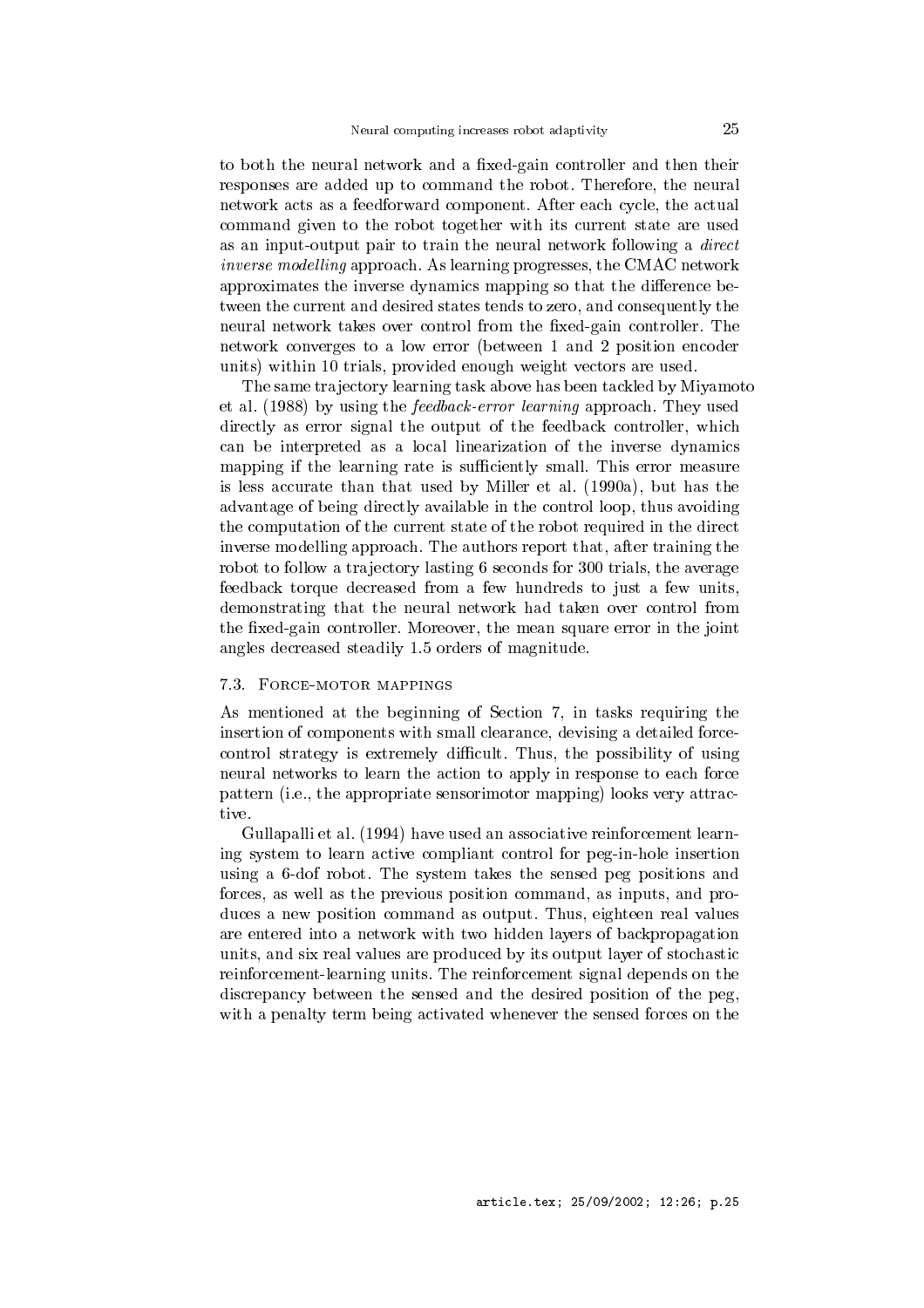peg exceed a preset maximum. The training runs start with the peg at a random position and orientation with respect to the hole, and end when either the peg is successfully inserted or 100 time steps have elapsed. Experimental results show that, after 150 trials, the robot is consistently able to complete the insertion. Moreover, the time to insertion decreases continuously from 100 to 45 time steps over the subsequent 500 training runs.

## 7.4. VISUOMOTOR MAPPINGS

Depending on the task to be performed and the camera-robot arrangement, visuomotor mappings take different forms. Thus, in eye-hand coordination, where cameras external to the robot are used to monitor the pose (position and orientation) of its end-effector, a mapping from the camera coordinates of a desired end-effector pose to the joint angles that permit attaining that pose is sought. This mapping is closely related to the inverse kinematics one, especially if the camera coordinates of selected points in the end-effector uniquely characterize its pose. Therefore, the same models used to learn inverse kinematics have been applied to the learning of the visuomotor mapping underlying eye-hand coordination (Ritter et al., 1992).

A camera mounted on a robot arm is used in tasks such as visual positioning and object tracking. The goal of these tasks is to move the camera so that the image captured matches a given reference pattern. The target is thus no longer a position of the robot in space but a desired image pattern, and the desired visuomotor mapping needs to relate offsets w.r.t. that pattern with appropriate movements to cancel them. In visual positioning, the scene is assumed to be static and the main issue is to attain high precision. Applications include inspection and grasping of parts that cannot be precisely placed (e.g., in underwater or space settings). The aim of object tracking is to maintain a moving object within the field of view, speed being here the critical parameter instead of precision.

The classical way of tackling these tasks consists of defining a set of image features (corners, holes, etc.) and then deriving an interaction matrix relating 2D shifts of these features in the image to 3D movements of the camera (Espiau et al., 1992). The advantages of applying neural networks to this task are the direct learning of the interaction matrix, as well as avoiding the costly matching of features in the current and reference images.

Note that the visuomotor mapping can be implemented with or without a relay through physical space, depending on how the movements of the camera are commanded. Figure 11 shows the visual positioning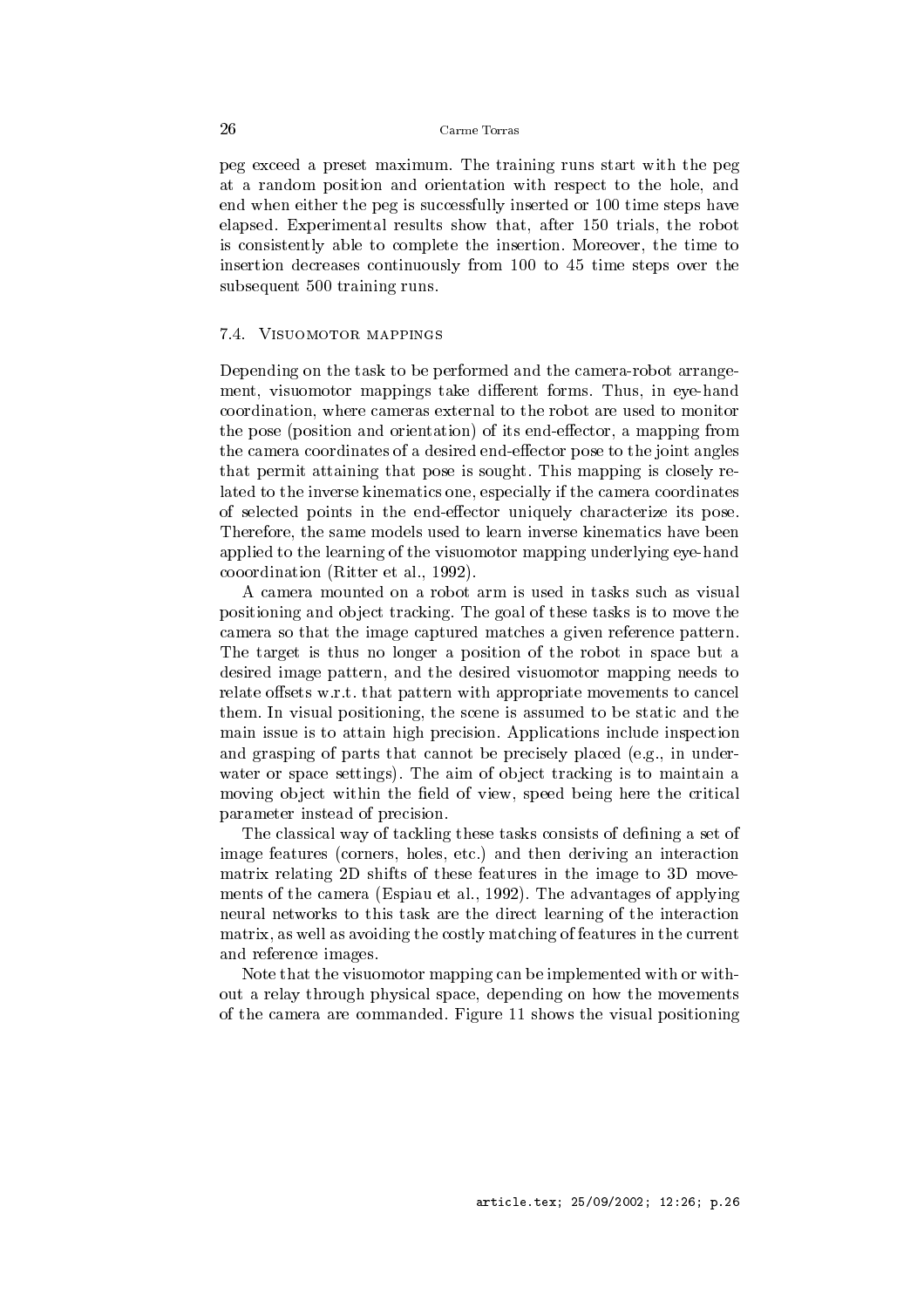scheme in the case of using such a relay, which therefore requires having an inverse kinematics mapping in place.



Figure 11. Visual positioning scheme.

This scheme has been used in an application developed for Thomson Broadcast Systems (Wells et al., 1996) for the inspection of large objects (e.g., ship hulls, airplane wings, etc.). Since these objects are difficult to move, it is the camera that has to travel to attain a pre-specified position and orientation with respect to the object. The developed camera control system consists of a *feedforward network* trained with *backpropagation* under a *direct inverse modelling approach*. The training procedure consists of moving the camera from the reference position to random positions and then using the displacement in image features together with the motion performed as input-output pairs. In operation, the robot is commanded to execute the inverse of the motion that the network has associated to the given input.

The key option in this work is the use of global image descriptors, which permits avoiding the costly matching of local geometric features in the current and reference images. By using a statistical measure of variable interdependence (the mutual information criterion), sets of global descriptors as variant as possible with each robot dof are selected from a battery of features, including geometric moments, eigenvectors, pose-image covariance vectors and local feature analysis vectors (Wells and Torras, 2001). The results obtained with a 6-dof show that, after 10.000 learning cycles, translation and rotation errors are lower than  $2mm$  and 0.1 degrees, respectively. Figure 12 shows the robot-mounted camera and the reference image of an object to be inspected (a water valve), together with several snapshots along the visual positioning process. In this case, the silhouette of the object could be readily extracted and 32 Fourier descriptors coding it were used as image features. It can be observed that, after 7 movements, the captured image is practically registered with the reference one.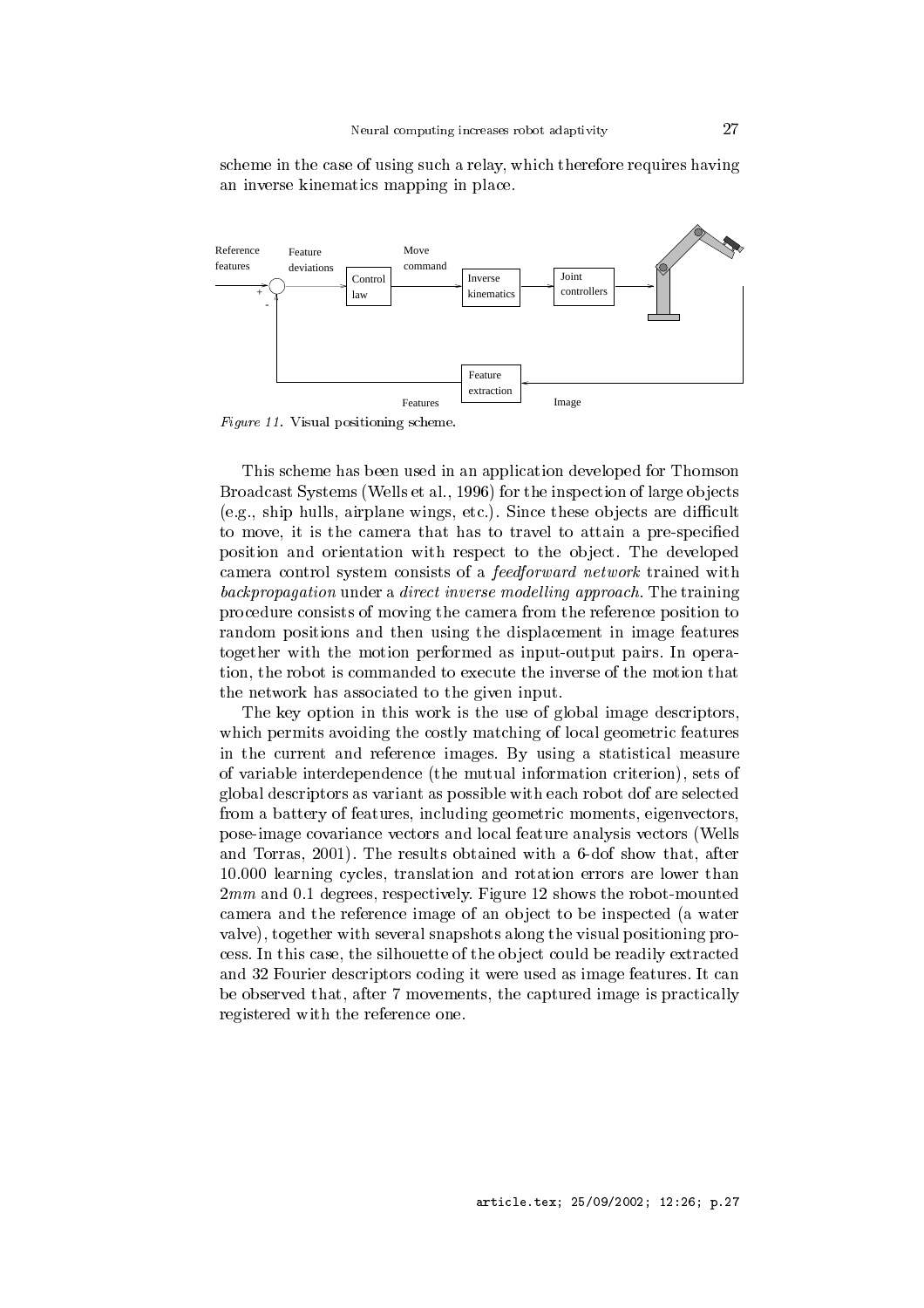#### 11110 **101100**



a) Robot and camera



c) Initial image



e) After 1 movement



g) After 7 movements



b) Reference image



d) Initial contours



f) After 5 movements



h) Final image

 $\mathbf{r}$  where  $\mathbf{r}$  is a positioning specific dependence in condected in which there is no produced in Broadcast Systems.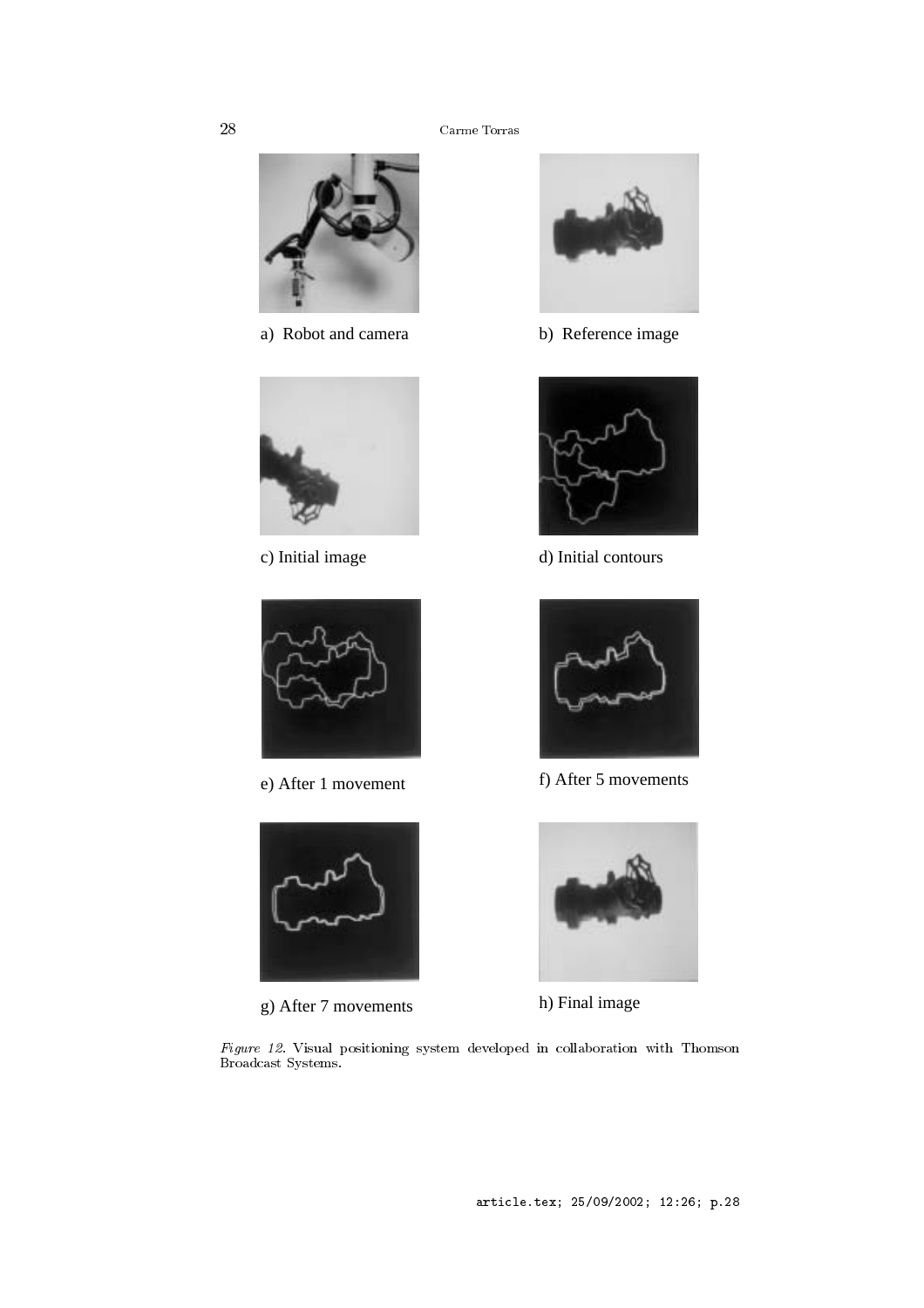Concerning object tracking. Schram et al. (1996) have used a feedforward network together with a conjugate gradient learning algorithm to make a camera track a cart moving arbitrarily on a table. A visuomotor mapping relating the current and past visual coordinates of the cart with joint displacements is built on-line as the robot moves. Only two robot dofs need to be controlled, and thus the network has two outputs, while several numbers of inputs have been tried. The tracking performance is shown to improve as more previous positions of both the cart and the robot are used, attaining an average lag of only  $8mm$ in the case of seven inputs.

### 8. Summary and concluding remarks

This paper has reviewed the ways in which neural computing may help to increase sensorimotor adaptivity in robots. First, the most common neuron models and network topologies have been presented. to next describe in more detail the mechanisms of neural adaptivity. These mechanisms have been inspired in the learning paradigms of Behavioural Psychology (classical and instrumental conditioning), and fall into three classes that require progressively more feedback: correlational, reinforcement and error-minimisation rules.

Some trends in the development of these learning rules deserve notice, since they have parallels in other disciplines dealing with adaptivity at diferent scales, such as Evolutionary Computation and Artificial Intelligence. The first trend is that of progressing from binary variables to continuous ones. This entails moving from discrete search spaces and classification tasks to manifold representations and function approximation. Then, issues such as model complexity control and functional invariance become very important.

A second trend is that of progressively replacing local feedback for more global one, this globalisation taking place both spatially and temporally. The first learning rules proposed required feedback to be supplied to each single neuron. Backpropagation made a big step forward in allowing feedback to be supplied at the overall network level (spatial globalisation). Reinforcement learning has greatly contributed to dealing with deferred feedback (temporal globalisation).

The dichotomy between locality and globality appears also in the state space representation. Correlational rules are often incorporated into network models that build localised representations (such as SOM, ART and CMAC), while the strength of most models based on errorminimisation and reinforcement rules lies precisely in the distributed (global) way in which information is represented across all the net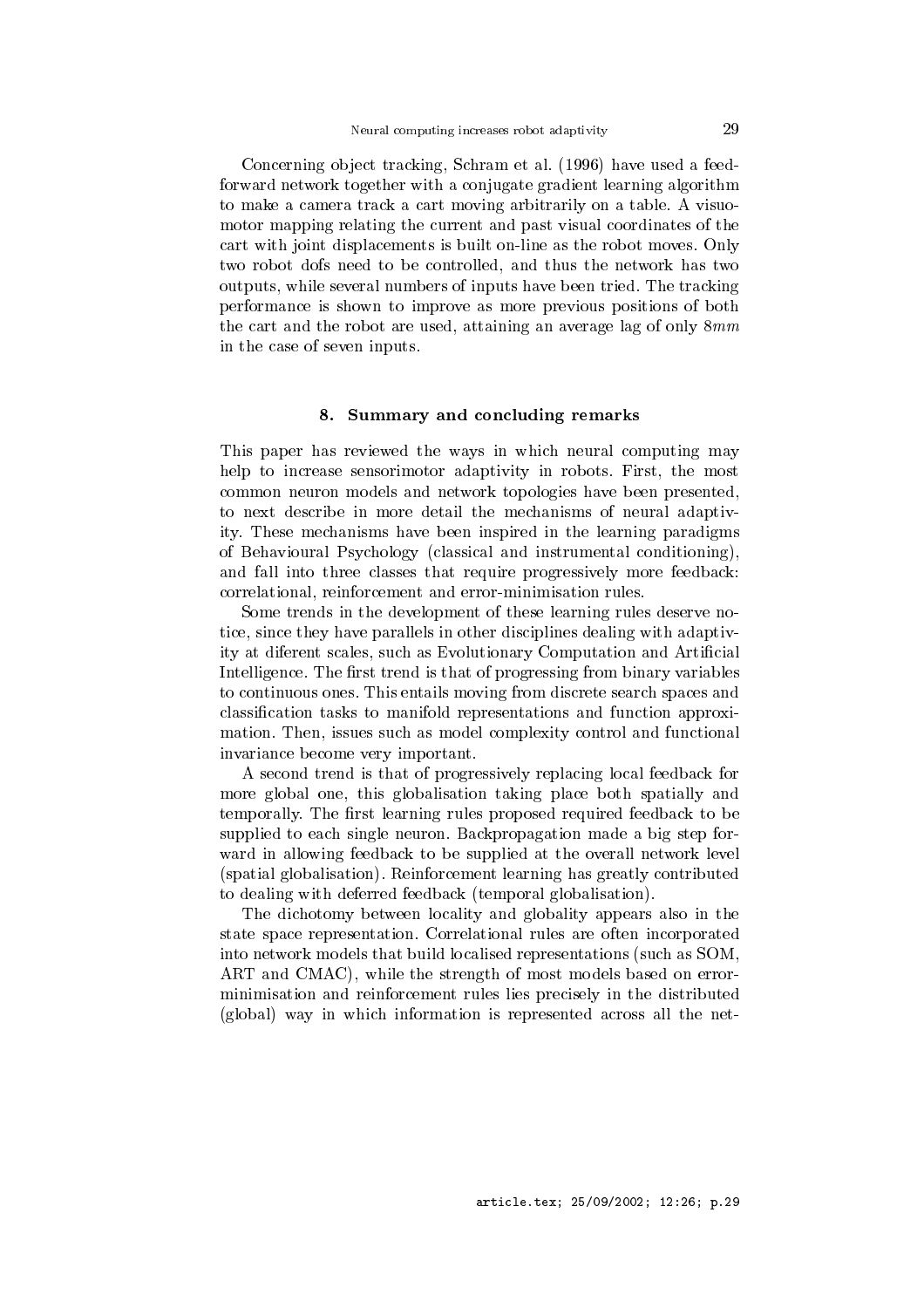work weights. In the localised representations, appropriately tuning the neighbourhood size is a key issue.

Moving from off-line to on-line learning is another trend observed in neural computing. Initial learning procedures were designed to work in a batch mode (with all training samples supplied at the same time), while a later challenge was to incorporate new samples into an already trained network. Sequential learning addresses this challenge by explicitly seeking to avoid catastrophic forgetting.

Finally, let us mention the important role that randomness plays in learning. This has been widely acknowledged in many contexts, but specifically in neural computing noisy inputs and weights have proven useful for regularisation (a complexity control method), and randomness is of course a key ingredient of reinforcement learning.

After the overview of neural adaptivity, the paper has focused on its application to robot control. This basically entails the learning of nonlinear mappings relating stimuli to responses. Three neurocontrol approaches have been presented: direct inverse modelling, forward modelling and feedback-error learning. Then several robotic applications have been surveyed, classified according to the underlying mapping that needs to be approximated: inverse kinematics, inverse dynamics, force-control mapping and visuomotor mapping. Each application has been presented in terms of the neurocontrol approach used and the network model and learning strategy applied.

The learning of inverse kinematics makes robot arms adaptive to changes in their own geometry (e.g., link bendings, encoder shiftings, etc.), while learning of the remaining three mappings allows robots to cope with changing environments (e.g., different loads, moving objects,  $etc.$ ).

A first remark stemming from the survey of robotic applications is that in the case of mappings that can be easily sampled, it seems sufficient to apply a direct inverse modelling approach combined with a plain error-minimisation procedure. Some simple inverse kinematics mappings and visuamotor mappings used for visual positioning have been learned in this way. If the input space is complex, then many researchers have resorted to a combination of correlational rules for the efficient coding of that space, with error-minimisation rules to build the appropriate association with the outputs. The use of SOMs to encode the robot workspace or the sensor space, as well as the application of CMAC to the coding of the robot dynamics state space, fall into this category. In both cases, the LMS rule is used to build the appropriate input-output mapping: inverse kinematics in the former case and inverse dynamics in the latter one. In the case that a measure of the error is directly available in the control loop, as it happens in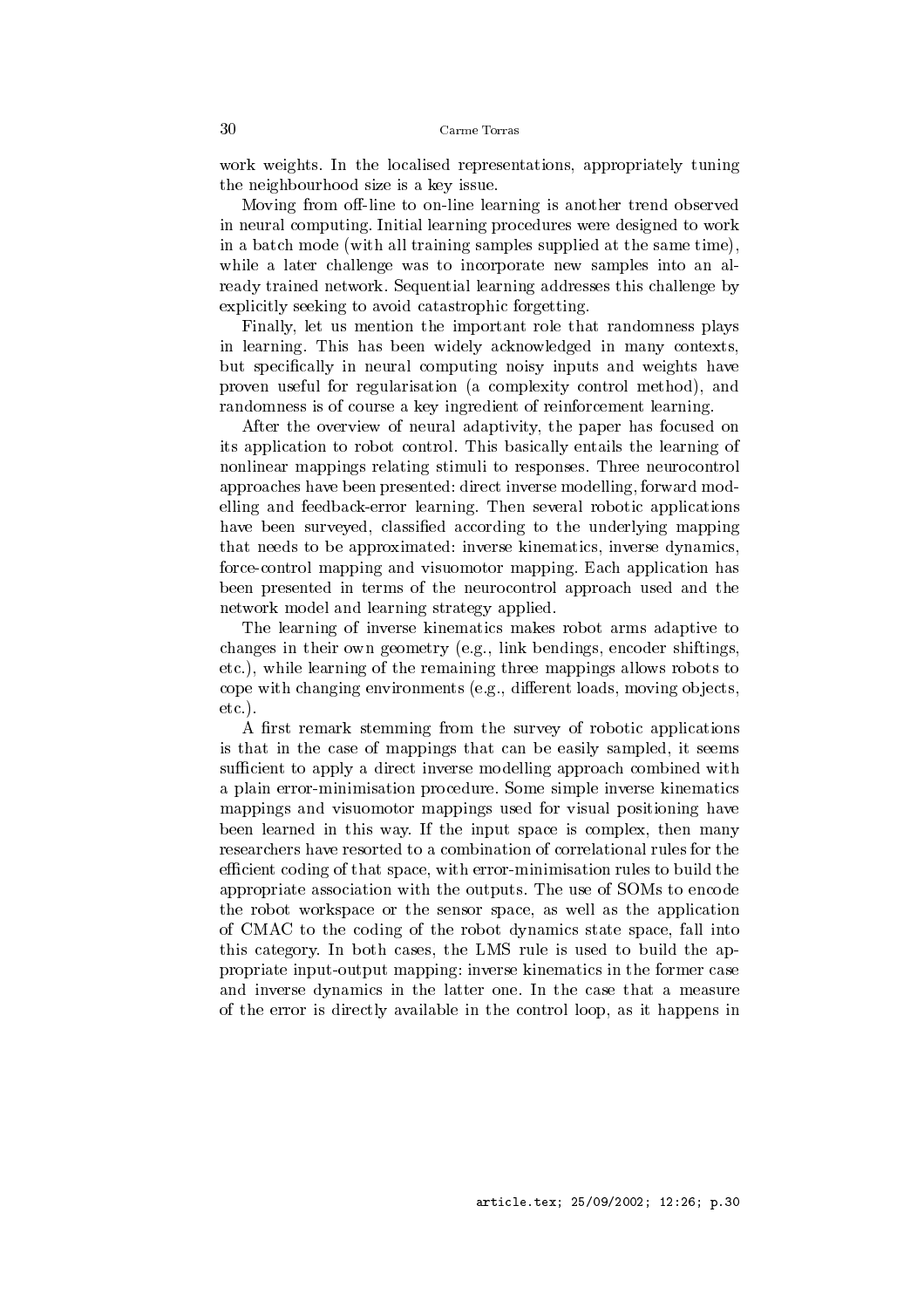some inverse dynamics applications, then it seems natural to apply a feedback-error learning approach. The very nature of this approach points towards the use of error-minimisation rules, although if the error measure is thought of as a qualitative rather than a quantitative one, then it becomes a sort of reinforcement and the learning scheme can be considered as a reinforcement-based one. Finally, when the task is specified as a goal to be reached using sensory feedback, without making explicit the movements necessary to reach it, then the only possibility is to resort to reinforcement learning schemes, which depend just on the availability of a measure of success rather than an error measure.

The number of learning cycles required ranges widely in the applications described, depending on the complexity of the mapping to be learned as well as on the accuracy required. Note that learning time is directly related to the number of training samples, each of which entails at least one robot movement. And robots are slow as compared to computers. Therefore, minimising the number of training samples is of paramount importance in the application of neural networks to robotics, and many efforts are currently oriented in this direction (e.g., adaptive sampling, function decomposition).

### Acknowledgments

This work has been partially supported by the Catalan Research Commission, through the "Robotics and Control" group, and the Spanish Science and Technology Commission (CICYT) under contract TAP99-1086-C03-01. The author thanks Bernd Maediger, from Daimler-Benz Aerospace, and Christophe Venaille, from Thomson Broadcast Systems, for providing the specifications and the robot set-ups for the applications described in Sections 7.1 and 7.4 in the framework of the former Esprit project CONNY, and also for supplying the photographs in Figures 9 and 12, respectively. Thanks also to Gordon Wells, from Telecom Italia, for supplying Figures 2 to 5.

### References

- Aarts EHL and Korst JHM (1988) Simulated annealing and Boltzmann machines: a stochastic approach to combinatorial optimization and neural computing. John Wiley and Sons
- Albus JS (1975) A new approach to manipulator control: The cerebellar model articulation controller (CMAC). Transactions of the ASME, Journal of Dynamic Systems, Measurement and Control 97: 220-227
- An G (1996) The effects of adding noise during backpropagation training on generalization performance. Neural Computation 8: 643-674
- Arbib MA (1995) Handbook of Brain Theory and Neural Networks. MIT Press, Cambridge, MA (An updated second edition will appear in November 2002)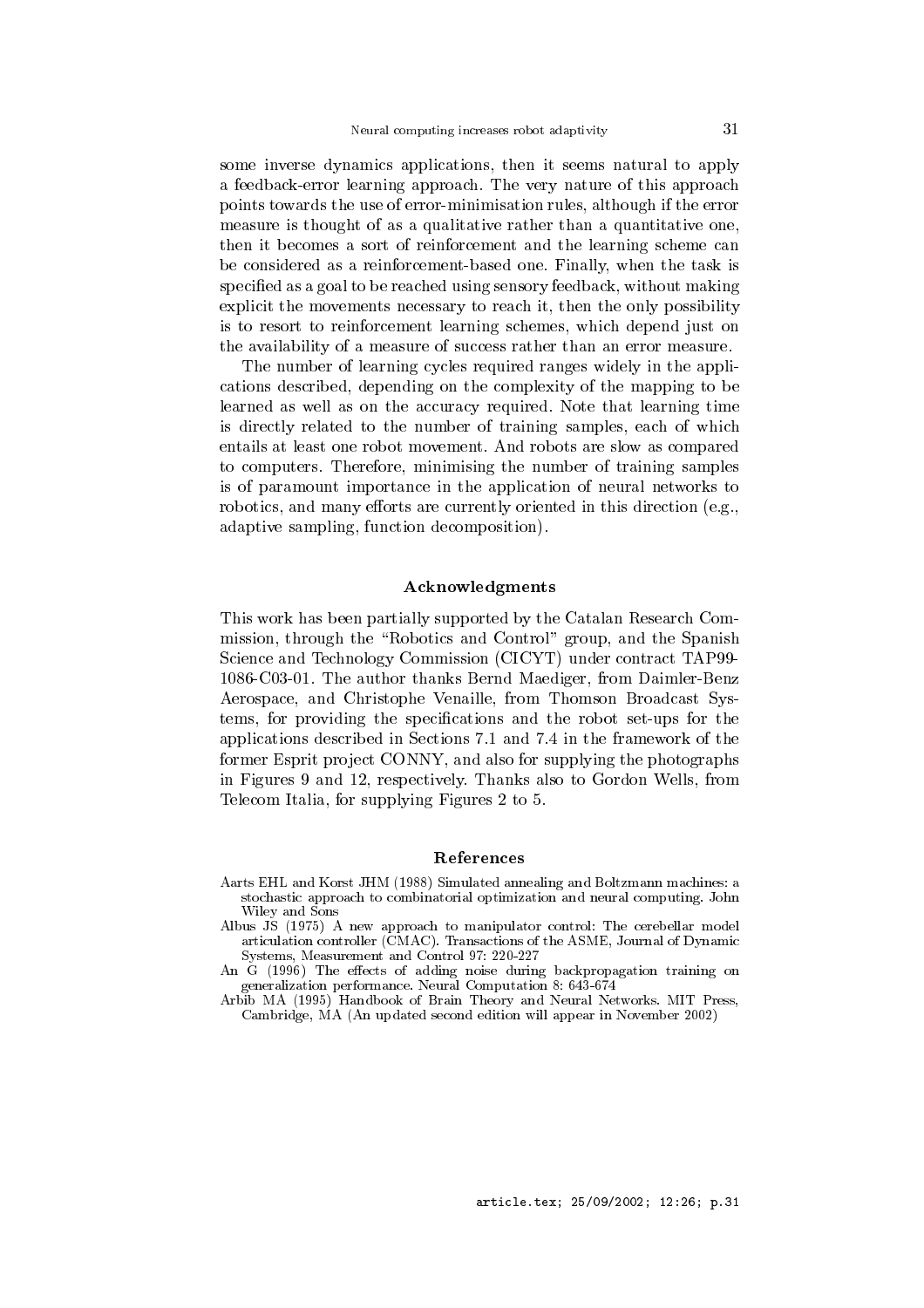Bäck T. Fogel DB and Michalewicz Z (eds) (1997) Handbook of Evolutionary Computation. Oxford University Press, New York, and Institute of Physics Publishing, Bristol

Beyer H-G and Schwefel H-P (2002) Evolution strategies - A comprehensive introduction. Natural Computing  $1(1)$ : 3-52

- Barto AG, Sutton RS and Brouwer PS (1981) Associative Search Network: A reinforcement learning associative memory. Biological Cybernetics 40: 201-211
- Bishop C (1995) Neural Networks for Pattern Recognition. Oxford University Press Bofill P, Fontdecaba E and Torras C (1995) Optimization networks for the generation of Block Designs. Journal of Artificial Neural Networks 2(4): 303-312
- Bofill P and Torras C (2001) Neural cost functions and search strategies for the generation of Block Designs: An experimental evaluation. Intl. Journal of Neural Systems  $11(2): 187-202$
- Cherkassky V (2002) Model complexity control and statistical learning theory. Natural Computing 1(1): 109-133
- Cybenko G (1989) Approximation by superpositions of a sigmoidal function. Mathematics of Control, Signals and Systems 2(4): 303-314
- D'Souza A, Vijayakumar S and Schaal S (2001) Learning inverse kinematics. Proc. IEEE/RSJ Conf. on Intel. Robots and Systems, Maui, Hawaii, USA, pp. 298-303
- Dorigo M (ed) (1996) Special issue on 'Learning Autonomous Robots'. IEEE Trans. on Systems, Man and Cybernetics, Part B: Cybernetics 26(3)
- Espiau B, Chaumette F and Rives P (1992) A new approach to visual servoing in robotics. IEEE Trans. on Robotics and Automation 8(3): 313-326
- Feldman JA and Ballard DH (1982) Connectionist models and their properties. Cognitive Science 6: 205-254
- Fu KS, González RC and Lee CSG (1987) Robotics: Control, Sensing, Vision, and Intelligence. McGraw-Hill Book Company, New York
- Funahashi K-I (1989) On the approximate realization of continuous mappings by neural networks. Neural Networks 2(3): 183-192
- Gerstner W (1999) Spiking neurons. In: Maass W and Bishop CM (eds) Pulsed Neural Networks. MIT Press, Cambridge, MA<br>Girosi F and Poggio T (1990) Networks and the best approximation property.
- Biological Cybernetics 63: 169-176
- Goldberg DE (1989) Genetic Algorithms in Search, Optimization and Machine Learning. Addison-Wesley, Reading, MA
- Griñó R. Cembrano G and Torras C (2000) Nonlinear system identification using additive dynamic neural networks. Two on-line approaches. IEEE Trans. on Circuits and Systems I: Fundamental Theory and Applications 47(4): 150-165
- Grossberg S (1987) Competitive learning: from interactive activation to adaptive resonance. Cognitive Science 11: 23-63
- Gullapalli V, Barto AG and Grupen R. (1994) Learning admittance mappings for force-guided assembly. Proc. IEEE Intl. Conf. on Robotics and Automation, IEEE Computer Society Press, Los Alamitos, CA, pp. 2633-2638<br>Hebb DO (1949) The Organization of Behavior. Wiley, New York
	-
- Hertz J, Krogh A and Palmer RG (1993) Introduction to the Theory of Neural Computation. Addison-Wesley
- Higuchi T, Iwata M and Liu W (eds) (1997) Evolvable Systems: From Biology to Hardware. Springer-Verlag, Berlin Heidelberg New York
- Hinton GE and Anderson A (1981) Parallel Models of Associative Memory. Erlbaum,
- Hillsdale, NJ<br>Hopfield JJ (1982) Neural networks and physical systems with emergent collective computational abilities. Proceedings National Academy of Sciences USA 79: 2554-2558
- Hopfield JJ and Tank DW (1985) 'Neural' computation of decisions for optimization problems. Biological Cybernetics 52: 141-152
- Hornik K, Stinchcombe M and White H (1989) Multilayer feedforward networks are universal approximators. Neural Networs 2(5): 359-366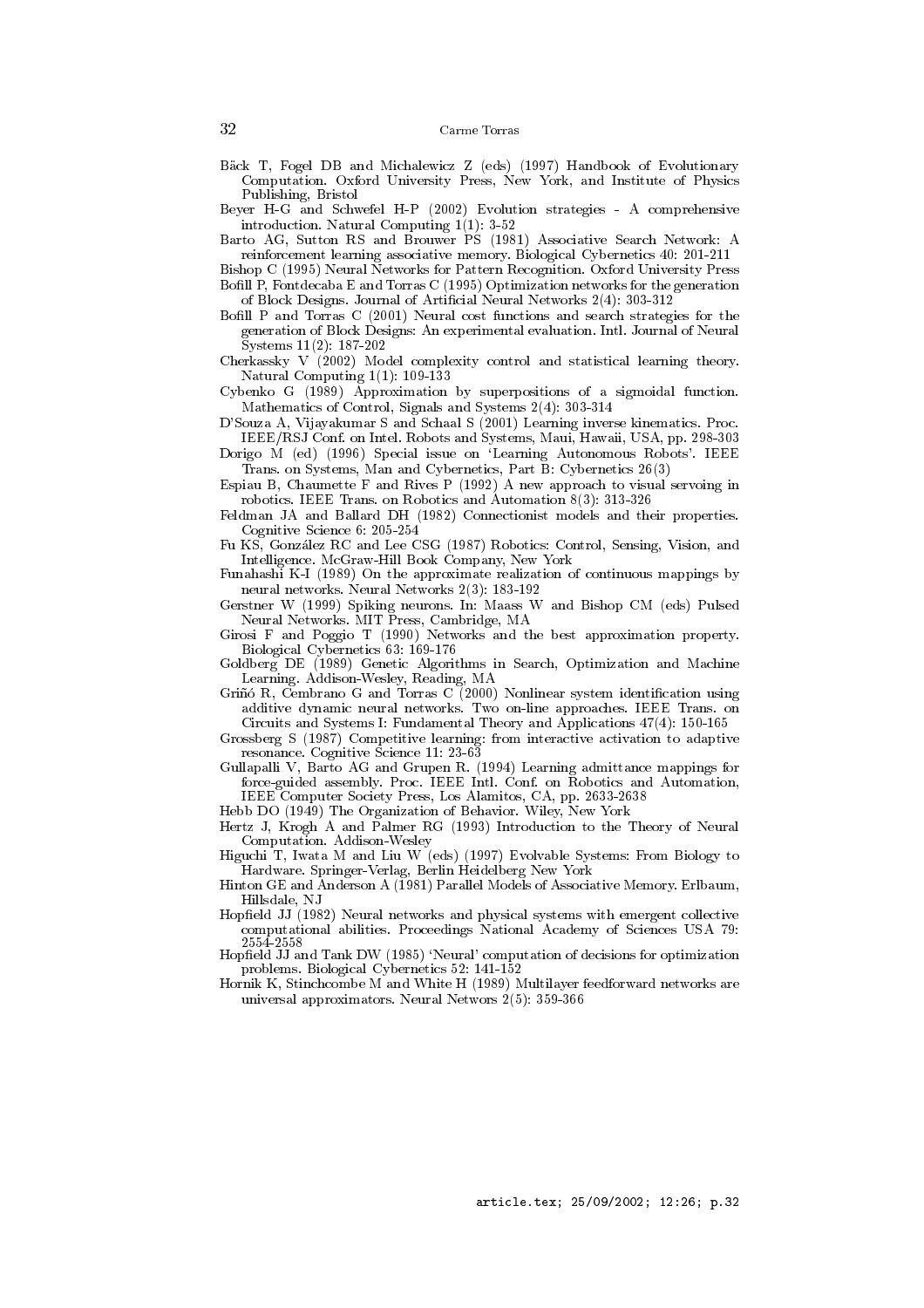- Husbands P and Mever JA (1998) Proc. 1st European Workshop on Evolutionary Robotics (EvoRobot'98). Springer-Verlag, Berlin Heidelberg New York
- Jordan MI (1993) Computational aspects of motor control and motor learning. In: Heuer H. and Keele S (eds) Handbook of Perception and Action: Motor Skills, Academic Press, New York
- Jordan MI and Rumelhart DE (1992) Forward models: Supervised learning with a distal teacher. Cognitive Science 16, 307-354
- Kohonen T (1988) Self-Organization and Associative Memory (second edition). Springer-Verlag, Berlin Heidelberg New-York Tokyo
- Kohonen T (2001) Self-Organizing Maps (third edition). Series in Information Sciences 30, Springer-Verlag, Berlin Heidelberg New York Tokyo
- Koza JR (1992) Genetic Programming: On Programming Computers by means of Natural Selection. MIT Press, Cambridge, MA
- Kröse BJA (ed) (1995) Special issue on 'Reinforcement Learning and Robotics'. Robotics and Autonomous Systems 15(4)
- Kröse BJA and van der Smagt PP (1993) An Introduction to Neural Networks (5th edition). University of Amsterdam
- LeCun Y (1985) Une procedure d'aprentissage pour reseau au seuil assymetrique. Proc. of COGNITIVA, pp. 599-604
- McCulloch WS and Pitts WH (1943) A logical calculus of the ideas immanent in nervous activity. Bull. Math. Biophys. 5. 115-133
- Millán JR and Torras C (1992) A reinforcement learning connectionist approach to robot path finding in non-maze-like environments. Machine Learning  $8(3/4)$ : 363-395
- Millán JR and Torras C (1999) Learning sensor-based navigation. In: Morik K, Kaiser M and Klingspor V (eds) Making Robots Smarter: Combining Sensing and Action through Robot Learning. Kluwer Academic Publishers, Boston, MA
- Miller WT, Hewes RP, Glanz FH and Kraft LG (1990a) Real-time dynamic control of an industrial manipulator using a neural-network-based learning controller. IEEE Trans. on Robotics and Automation  $6(1)$ : 1-9
- Miller WT, Sutton RS and Werbos PJ (1990b) Neural Networks for Control. MIT Press, Cambridge
- Minsky M and Papert S (1969) Perceptrons: An Introduction to Computational Geometry. MIT Press, Cambridge, MA (An expanded second edition appeared in 1988)
- Mitchell T, Franklin J and Thrun S (1996) Recent Advances in Robot Learning. Kluwer Academic Publishers, Boston, MA
- Miyamoto H, Kawato M, Setoyama T and Suzuki R (1988) Feedback-error-learning neural network for trajectory control of a robotic manipulator. Neural Networks  $1:251-265$
- Morik K, Kaiser M and Klingspor V (1999) Making Robots Smarter: Combining Sensing and Action through Robot Learning. Kluwer Academic Publishers, Boston, MA
- Oja E and Kaski S (eds) (1999) Kohonen Maps. Elsevier Science, Amsterdam, Holland
- Omidvar O and van der Smagt P (1997) Neural Systems for Robotics. Academic Press, San Diego, CA
- Park DC, El-Sharkawi MA and Marks II RJ (1991) An adaptively trained neural network. IEEE Trans. on Neural Networks 2(3): 334-345
- Pavlov IP (1927) Conditioned Reflexes. Oxford University Press
- Peterson C and Södeberg B (1989) A new method for mapping optimization problems onto neural networks. Intl. Journal of Neural Systems 1(1): 3-22
- Ritter H, Martinetz T and Schulten K (1992) Neural Computation and Self-Organizing Maps. Addison Wesley, New York
- Ruiz de Angulo V and Torras C (1995) On-line learning with minimum degradation in feedforward networks. IEEE Trans. on Neural Networks 6(3): 657-668
- Ruiz de Angulo V and Torras C (1997) Self-calibration of a space robot. IEEE Trans. on Neural Networks  $8(4)$ : 951-963